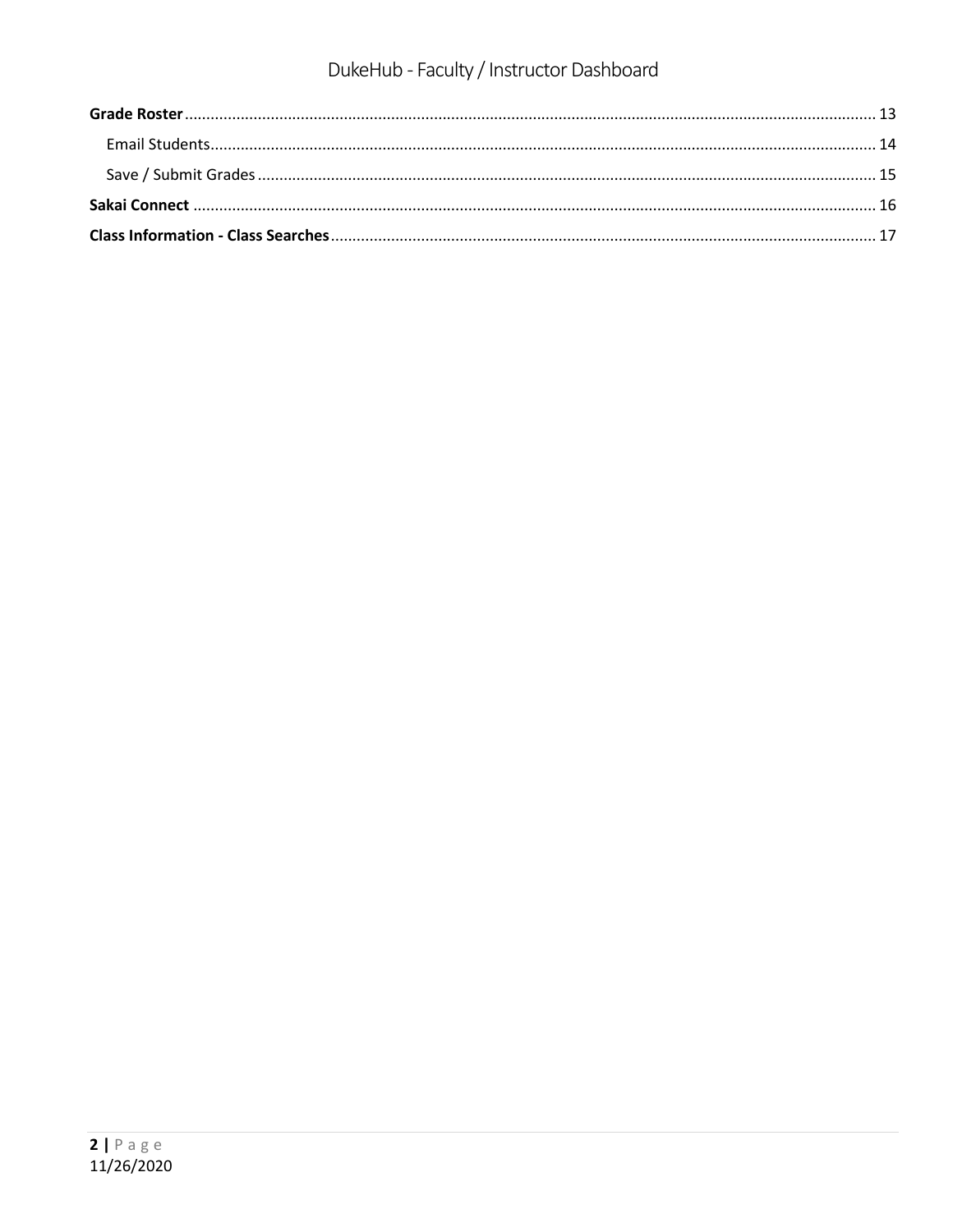# Logging in

Login is via the same URL you used to login to DukeHub: [https://dukehub.duke.edu/.](https://dukehub.duke.edu/) This will take you to the DukeHub Springboard. Click on the **Student, Faculty, and Advisor Login** tile. This will prompt you to authenticate with your netid and password.



# Navigation

You will arrive at your Dashboard. The left side Menu Bar initially might be minimized. If so, select the 'Triple Bars' (or 'Triple Lines') icon to expand (or collapse) the menu bar:

|                                  | Dashboard |      |                                  |                                  |     |     |      |       |                                           | ٠                 |
|----------------------------------|-----------|------|----------------------------------|----------------------------------|-----|-----|------|-------|-------------------------------------------|-------------------|
| E                                | Hello     |      |                                  |                                  |     |     |      |       | Teaching                                  | 瑞 Edit My Widgets |
| $\blacksquare$<br>$\blacksquare$ |           |      | Teaching Schedule 2020 Fall Term |                                  |     |     |      | ø     | Faculty Exams 2020 Fall Term<br>allian in | B                 |
| 目                                | Man       | Tue: | Wed:                             | Thu                              | Fei | Sat | -Sun | Other | You have no Exams                         |                   |
|                                  |           |      |                                  | You have no classes on this day. |     |     |      |       |                                           |                   |
| $\approx$                        |           |      |                                  |                                  |     |     |      |       |                                           |                   |
| 図                                |           |      |                                  |                                  |     |     |      |       |                                           |                   |
| 田                                |           |      |                                  |                                  |     |     |      |       |                                           |                   |
| $\oplus$                         |           |      |                                  |                                  |     |     |      |       |                                           |                   |
| BI                               |           |      |                                  |                                  |     |     |      |       |                                           |                   |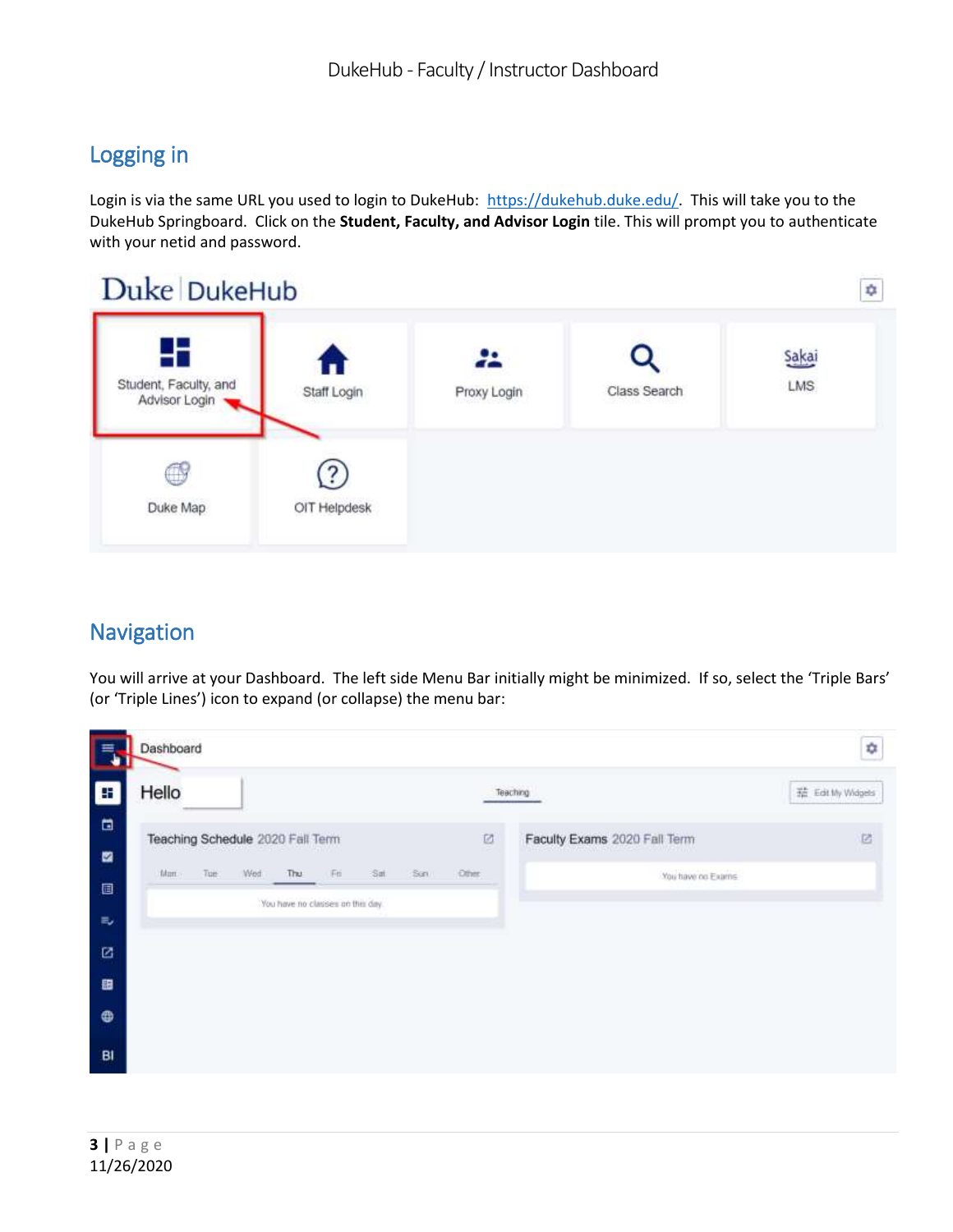# Dashboard

The Dashboard will display your Teaching widgets. Widgets provide an abbreviated view of the varying left hand navigation menu items. If you click on the "Go to" option in the top right corner of a widget, it will open the full menu item in your left hand navigation.

| Duke TST<br>≡                                                       | Dashboard                                                  |                                                                                                                     |                                                                                                          |                                         |                                                     | ☆                                                     |
|---------------------------------------------------------------------|------------------------------------------------------------|---------------------------------------------------------------------------------------------------------------------|----------------------------------------------------------------------------------------------------------|-----------------------------------------|-----------------------------------------------------|-------------------------------------------------------|
| Dashboard                                                           | Hello                                                      |                                                                                                                     | <b>SUDDE</b><br>Teaching                                                                                 |                                         |                                                     | 荘 Eat My Widgets                                      |
| <b>El</b> Scledule<br>Class Permissions<br>ы<br><b>Class Roster</b> | Teaching Schedule 2020 Fall Term<br>Mon. Tue Wed. Thu. Fo. | Bar.                                                                                                                | Go to Teaching Schedule page                                                                             | Faculty Exams 2020 Fall Term            | You have no Exams.                                  | 囪                                                     |
| 三、Grade Roster<br>Duke TST<br>$\equiv$                              | Schedule                                                   | You have no classes on this day.                                                                                    |                                                                                                          |                                         | Download Schedule v                                 | 蔨<br>圧<br>٠                                           |
| <b>图 Dashboard</b>                                                  | Jan 13 - Jan 19 -                                          | 5.5<br>Today<br>€.                                                                                                  |                                                                                                          | Total Panels!<br>Week                   | Schebaut<br>×                                       | Teaching Schedule, T.                                 |
| Schedule                                                            | <sup>o</sup> Teaching Schedule                             | <b>C</b> Teaching Exams                                                                                             |                                                                                                          |                                         |                                                     |                                                       |
| Class Permissions                                                   | STANKER 000 (da)<br>Nelskaatsk reporteazel<br><b>DTHEN</b> | ENALISE 794 (611)<br>gwwthi 501 (81)<br><b>ROEPULGENT STUZY</b>                                                     | <b>EVANTH 281 (OI)</b><br><b>RIGHTHREEST STUDY</b><br><b><i>INSEPEREDIT VILCY</i></b>                    | EVANTH 201 (65)<br>INDIAN-RADIONY AYLEY | <b>EVANTH TRY (04)</b><br><b>REGEPEREDENT STUDY</b> | <b>CHANTIC 301 UVA</b><br><b>MESOPERATIONS ESTADY</b> |
| Class Roster                                                        | SIIN 15<br>0.838                                           | THE 15<br><b>MUN 14</b>                                                                                             | <b>WEB 18</b>                                                                                            | THE 17.                                 | FBI SE                                              | <b>S&amp;T 18</b>                                     |
| Eu Grade Roster<br>3 Salai Connect                                  | 18.8.88                                                    | EVANIN BETS PSY SETS<br><b>EVOL EXHIBIT JITT</b><br><b>MICKITY</b><br>EVOL.<br>1,880, 8240<br>COGMITIO<br><b>HA</b> | EVANTE SETS PSYSONS<br><b>EVOL COSMIT (S1)</b><br><b>Cirtis:</b><br>SOCIETY<br>LINC \$340 COOMITO<br>HA. |                                         |                                                     |                                                       |

# **Schedule**

This is where you see a graphical view of your schedule. You can review detailed information about your classes, change your display or navigate by week/month/day, view a List View of your schedule, and print or download your schedule.

View class details by clicking on a class (including course evaluation history (if available), Course Synopsis, Textbook information, etc.). This displays the same information that a student sees about their classes.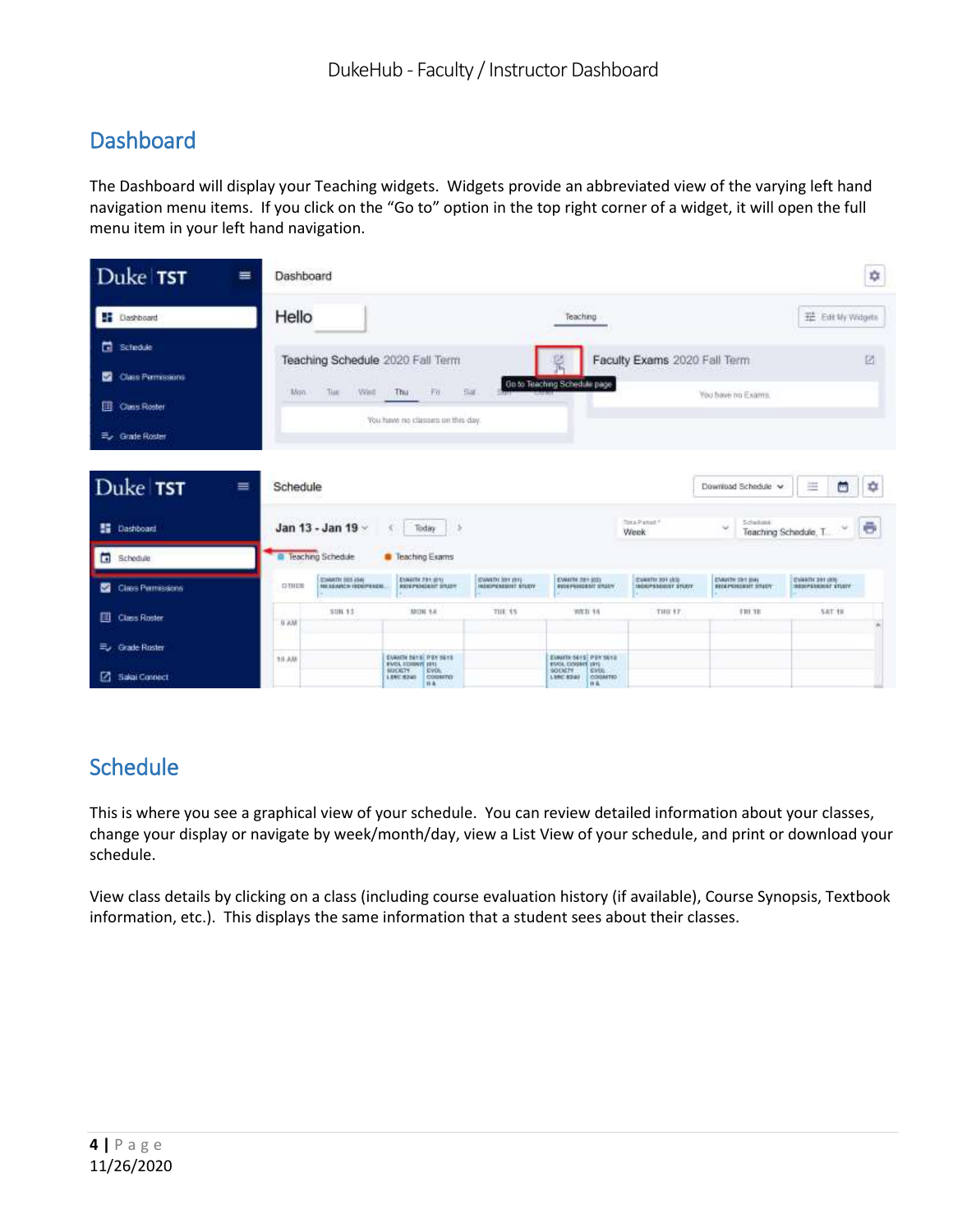



Change the Time Period of the graphical display to a weekly, monthly, or daily view.

| Duke TST               | $\equiv$ | Schedule     |                                                     |                          |     |                                |               |       |                                     |    |                                  | Download Schedule V               | $\equiv$ |     | 日 章  |
|------------------------|----------|--------------|-----------------------------------------------------|--------------------------|-----|--------------------------------|---------------|-------|-------------------------------------|----|----------------------------------|-----------------------------------|----------|-----|------|
| <b>E Destocati</b>     |          |              | February 2021 -                                     | Today 3<br>e (i)         |     |                                |               |       | Tim & F encod<br>Month              |    | <b>Director</b><br>$\mathcal{M}$ | Teaching Schedule, Teaching Exams |          |     | $-6$ |
| E<br>Schedule          |          |              | <b>B</b> Teaching-Schedule                          | <b>B</b> Teaching Easims |     |                                |               |       | Month.<br>Week                      | æ  |                                  |                                   |          |     |      |
| <b>Carl Femouses</b>   |          | n m<br>OTHER | <b>STANTO ASE UNI.</b><br>Ma Musecula della Picaca. | PIX MADE TO ANNOUNCE     |     |                                |               |       | timy                                |    |                                  |                                   |          |     |      |
| <b>EL Cas Rose</b>     |          |              | <b>JUE</b>                                          | ALC:N                    | 9Y  |                                | $_{12}$       | INKIO | <b>Isko</b><br>53                   | 34 |                                  | e                                 |          | is! | 16   |
| <b>E.</b> Grade Roder  |          |              |                                                     |                          |     | # POLITICS MED ECONO  TITE and |               |       | # FOUTIST-MED ECONO  3 30 pm        |    |                                  |                                   |          |     |      |
| <b>Z</b> Sau Coned     |          |              |                                                     |                          |     |                                |               |       |                                     |    |                                  |                                   |          |     |      |
| <b>B</b> Cancidiamator | v        |              | OF.                                                 |                          | ox. | # FOLTICE MENDED IN SITE 2     | $\rightarrow$ |       | 11<br>. POLITICS AND SCORO 3 ISSUED | TT |                                  | 12                                |          |     | 18   |
| <b>C</b> Published     |          |              |                                                     |                          |     |                                |               |       |                                     |    |                                  |                                   |          |     |      |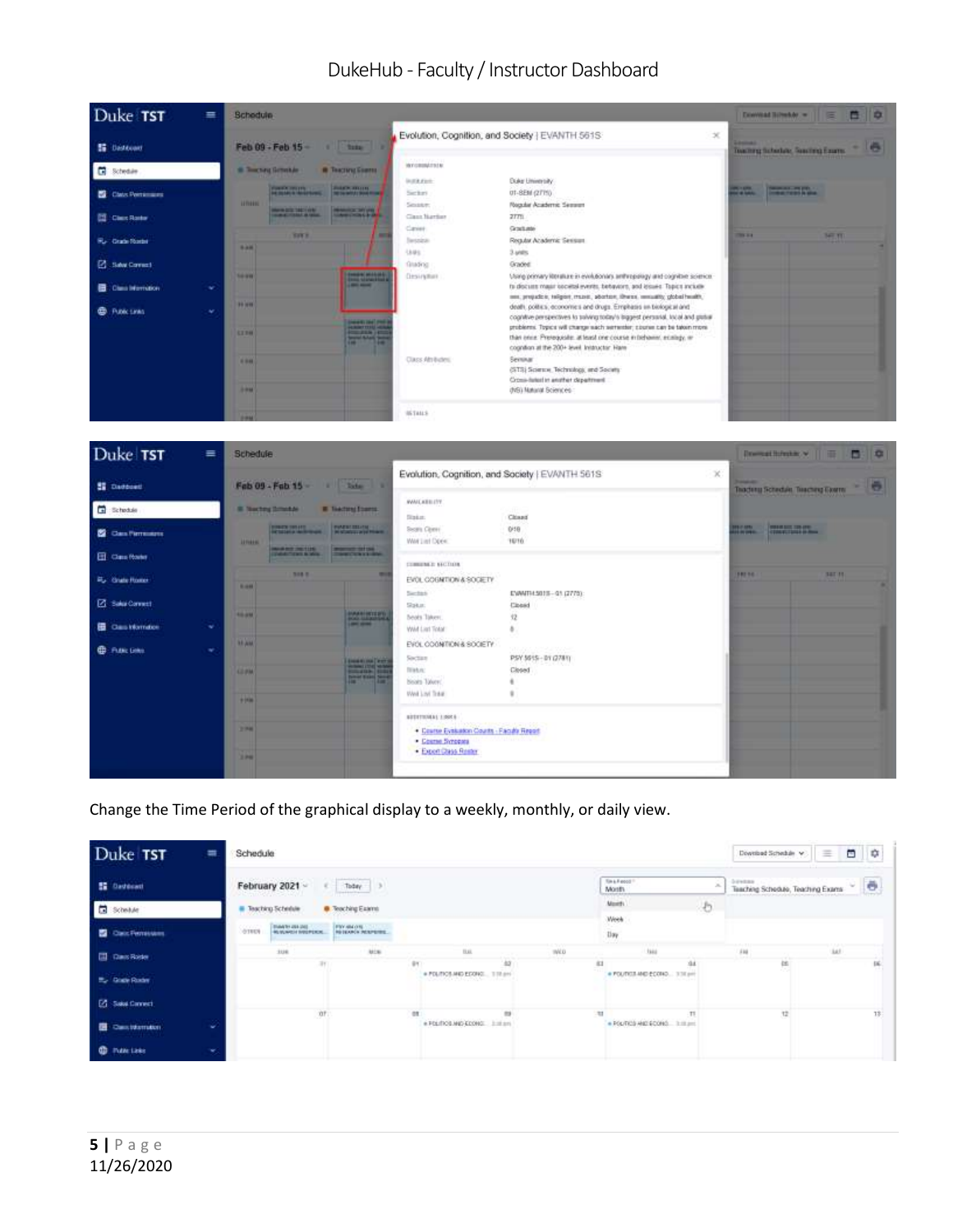Download your schedule.

| Duke TST                                         | $\equiv$ | Schedule                                          |                                                                           |                                                                             |        |                                                            | Dirwriiad Schodule ->                                   |                                       | ⋿                 | 00  |   |
|--------------------------------------------------|----------|---------------------------------------------------|---------------------------------------------------------------------------|-----------------------------------------------------------------------------|--------|------------------------------------------------------------|---------------------------------------------------------|---------------------------------------|-------------------|-----|---|
| <b>EE</b> Clartcoatt<br>G<br>Schedule            |          | Feb 14 - Feb 20 -<br><b>III</b> Teaching Schedule | $\boxed{\quad \text{ 144a} \quad \Rightarrow}$<br><b>B</b> Teaching Exams |                                                                             |        | Total Executive<br><b>Wook</b>                             | 2021 Spring Term<br>2020 Fall Term<br>2020 Spring Term  | 曲<br>ð<br>ᅄ<br>画                      | <b>ING EXISTS</b> | MU) | e |
| <b>C</b> Oats Perresons<br>El Casa Hotel         |          | EVANSY 201213<br>O'Ualk.<br>1008 14               | <b>PER ASK (S)</b><br>FOLSO AND LINES<br>MOKSK                            | THE THE                                                                     | WEB ET | THU 18                                                     | 2010 Fall Term<br>2010 Spring Term<br>2018 Fall Term    | 函<br>画<br>画                           | <b>SAT 38</b>     |     |   |
| <b>For Coupe Home</b>                            |          | 3.199<br>2.098                                    |                                                                           |                                                                             |        |                                                            | 2018 Spring Term<br>2017 Fail Term<br>2017 Spring Turm  | 函<br>画<br>函                           |                   |     | × |
| <b>Z</b> Sales Connect<br><b>E</b> Cass Mamation | $\sim$   | 13, 198                                           |                                                                           | Price left in such as its<br>POLITICS AND RECROANERS<br><b>Index Course</b> |        | POLICI SIE (P)<br>POLITICS (IVE ECONOMIC)<br>Colore County | 2016 Fall Term<br>2016 Spring Term<br>2015 Fall Term    | 函<br>击<br>130<br>$\frac{1}{1-\alpha}$ |                   |     |   |
| <b>ED</b> PUBLICKS                               | ۰        | 4 Fm<br>7.199                                     |                                                                           |                                                                             |        |                                                            | 2015 Spring Term<br>JD14 Fall Tetto<br>and the Children | 画<br>K II<br>画                        |                   |     |   |

# Class Permissions

Use this page to manage your class permissions (view permissions, add new permissions, mark permissions as issued, etc.).

| Duke TST<br>$\equiv$              | <b>Class Permissions</b>                                |                                                            |                        |                                    |                            | ¢                                                           |
|-----------------------------------|---------------------------------------------------------|------------------------------------------------------------|------------------------|------------------------------------|----------------------------|-------------------------------------------------------------|
| <b>ED</b> Dashbourd               | Tore.<br>2021 Spring Term<br>all and help and the state | w                                                          |                        |                                    |                            |                                                             |
| <b>El</b> Schedule                | <b>CONTRACT</b><br>CLASS                                | <b>ASSISTMENT</b><br>DESCRIPTION                           | <b>COMPANY</b><br>tone | <b>HARASSET</b><br><b>ENROLLED</b> | 999902-9901<br>PERMISSIONS | <b>BASEBART P</b><br><b>SUUSTIVE</b><br>PERMISSION MUNICIPS |
| Class Permissions                 | onvez<br><b>CONTRACTOR</b><br>EVANTH 303                | DE MONTENEN<br>RESEARCH INDEPENDENT STUDY                  | mario                  | 147749470<br>$\phi$                | ,,,,,,,,,,,,               | <b>LAND CONTRACTOR</b>                                      |
| <b>Education</b>                  | 02-INII (5475)                                          | the company products and the company of the company of the |                        |                                    | 漂                          | 野                                                           |
| For Grade Roster                  | POLSO 145<br>(P1-LEC (10364)                            | POLITICS AND ECONOMICS                                     |                        | $\ll$                              | ≡                          | o.<br>$\overline{\mathbf{u}}_{\mathbf{f}}$                  |
| <b>E</b> Sakes Connect            | PSY 494                                                 | RESEARCH INDEPENDENT STUDY                                 |                        | ٠                                  | $\blacksquare$             | 野                                                           |
| <b>EB</b> Class Information<br>÷. | (57707)(38467)                                          |                                                            |                        |                                    |                            |                                                             |
| <b>C</b> Futuri Links<br>w.       |                                                         |                                                            |                        |                                    |                            |                                                             |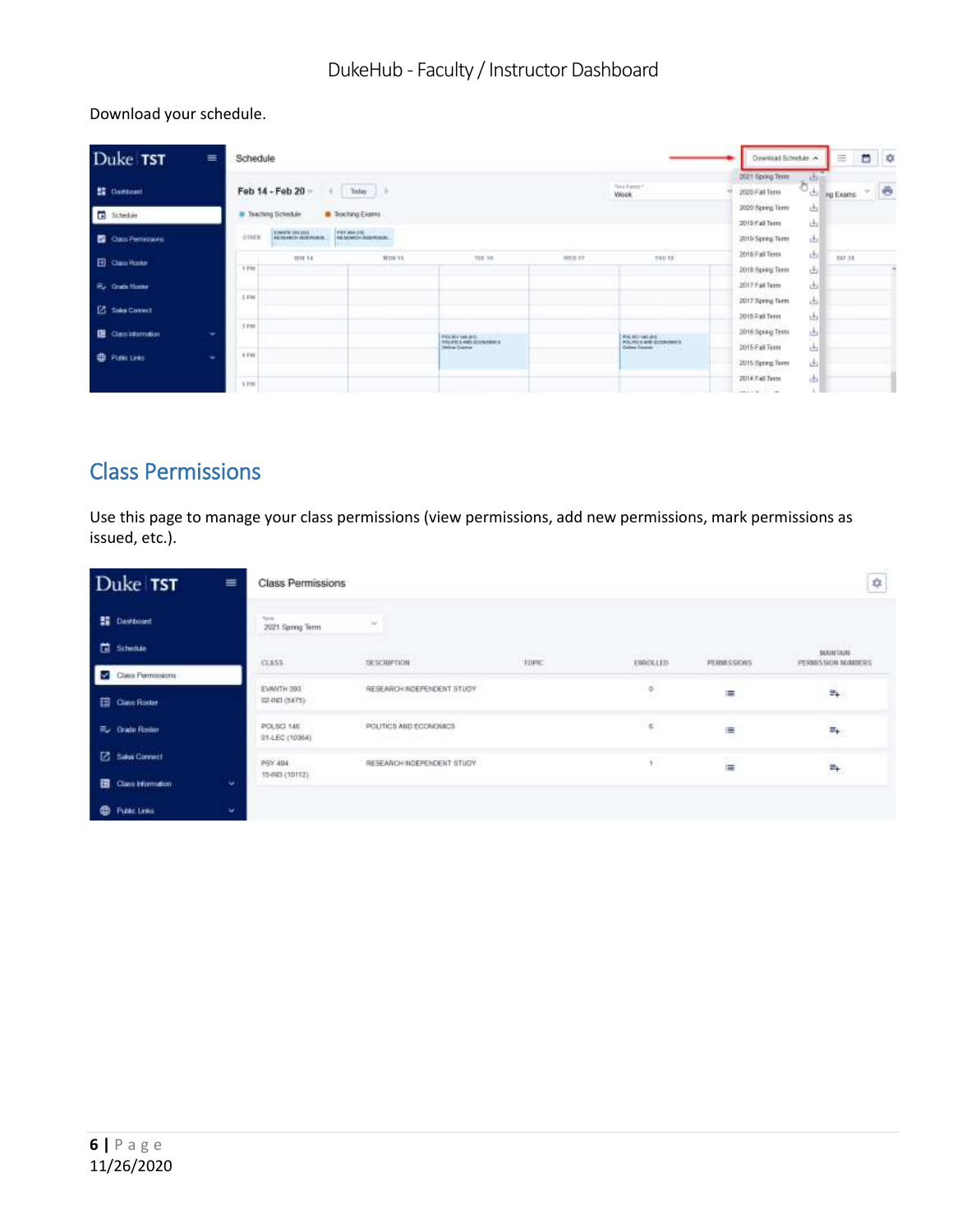# **E+ Maintain Permission Numbers:**

| Duke TST                                  | 吉                                                                  | Class Permissions<br>Maintain Permission Numbers for POLSCI 146 - 01 (10364) |                                                                      |                                                                |                               |                          |  |  |  |  |
|-------------------------------------------|--------------------------------------------------------------------|------------------------------------------------------------------------------|----------------------------------------------------------------------|----------------------------------------------------------------|-------------------------------|--------------------------|--|--|--|--|
| <b>SE</b> Dashboard                       |                                                                    | Faculty Center                                                               |                                                                      |                                                                |                               |                          |  |  |  |  |
|                                           |                                                                    | Class Options                                                                |                                                                      |                                                                |                               |                          |  |  |  |  |
| <b>世</b> Schedule                         |                                                                    | 2021 Spring Term (Wepshir Academic Security) Date University (Undergraduate  |                                                                      |                                                                |                               |                          |  |  |  |  |
| Class Permissions                         |                                                                    | $\Xi_{\rm reconive,mmse}$<br>Pulled and Espherics (Cashaw)                   |                                                                      |                                                                |                               |                          |  |  |  |  |
|                                           |                                                                    | Been and Times                                                               | Asam                                                                 | tradition.                                                     | Sales:                        |                          |  |  |  |  |
| <b>Ell</b> Cance Roster                   |                                                                    | Tuth 2.237M-4.45PM                                                           | <b>Unite</b> Correl                                                  | <b>Broad Baltistan Advert-</b>                                 | 01010321<br>GASSUEEY          |                          |  |  |  |  |
| <b>FL</b> Grade Rooter<br>Employed Bendix |                                                                    |                                                                              |                                                                      |                                                                |                               |                          |  |  |  |  |
| [2] Saka Connect                          | Excellenced States<br>Closek<br>Class lape Fornement<br>Crashin 11 |                                                                              |                                                                      |                                                                |                               |                          |  |  |  |  |
|                                           |                                                                    | Mooting Pattern                                                              |                                                                      | Interimon Start                                                | Meeting lost                  |                          |  |  |  |  |
| <b>EB</b> Class Information               | v                                                                  | Mening<br>Romber<br>Facility III                                             | <b>Eacons description:</b>                                           | <b>Back</b><br>Telesco                                         | Tens                          |                          |  |  |  |  |
|                                           |                                                                    | TT1034                                                                       | Darabae (Colonina)                                                   | TTH<br>上方的社                                                    | <b>E1FBI</b>                  |                          |  |  |  |  |
| <b>B</b> Public Links                     | ÷                                                                  | <b>Instruction</b><br>Meebeg<br><b>Business</b>                              | <b>Harry</b>                                                         | <b>Bratisviller Finds</b> Prints                               | Grade Rooter<br><b>BARANA</b> |                          |  |  |  |  |
|                                           |                                                                    |                                                                              | Instruction, Advised Dream                                           | Pottatt<br>wwwatter                                            | Approve                       |                          |  |  |  |  |
|                                           |                                                                    | <b>Class Toyic</b>                                                           |                                                                      |                                                                |                               |                          |  |  |  |  |
|                                           |                                                                    |                                                                              | Please cantactive Registrario add or of ange a topic for two states. |                                                                |                               |                          |  |  |  |  |
|                                           |                                                                    | <b>Class Capacities</b>                                                      |                                                                      |                                                                |                               |                          |  |  |  |  |
|                                           |                                                                    |                                                                              |                                                                      | Request Room Cap 42 Estatement Capacity 45 Walt DM Capacity 45 |                               |                          |  |  |  |  |
|                                           |                                                                    | <b>Blaistain Parmington Humborn</b>                                          |                                                                      |                                                                |                               | Create additional        |  |  |  |  |
|                                           |                                                                    |                                                                              | "Add" Pennsylvania 10 - "Add" Perrea Used. 1                         | View 'Atd' Fatrix                                              | <b>Create "Add" Perrys</b>    | permissions for a class. |  |  |  |  |
|                                           |                                                                    | "Urng" Parentalens ()                                                        | "Drop" Perrex linest ()                                              | Vew Crop' Porms                                                | <b>THEFT SERVICE</b>          |                          |  |  |  |  |

#### **Permissions:**

Mark permissions as issued.

| Duke TST                      | 畫 |                                    | <b>Class Permissions</b>                                        |              |                              |                    |              |                             |                               |                               |                      |                                          | $\circ$                   |
|-------------------------------|---|------------------------------------|-----------------------------------------------------------------|--------------|------------------------------|--------------------|--------------|-----------------------------|-------------------------------|-------------------------------|----------------------|------------------------------------------|---------------------------|
| <b>E</b> Dashboard            |   |                                    | <b>NXII Image Class Permissions for POLSCI 146 - 01 (10364)</b> |              |                              |                    |              |                             |                               |                               |                      | ×                                        |                           |
| <b>El</b> Schedule            |   | <b>GLASS</b>                       | Perretisiaon<br><b>CAMBRIDGE</b>                                | <b>Noone</b> | <b>Sound</b><br>$_{\rm{B1}}$ | <b>Need?</b>       | Shidest<br>n | <b>Nores</b><br><b>HEAT</b> | <b>Cremida Class</b><br>Limit | Overmite<br><b>Hagananoon</b> | Override:<br>Conneri | Expire<br><b>ISWN</b>                    | <b><i><u>DERS</u></i></b> |
| Class Permissions<br>м        |   | EWALK 3                            | 230752                                                          | ⊽            |                              | Not<br>Used        |              |                             | ⊀                             | ×                             | ×.                   | 02/02/21                                 |                           |
| <b>El Class Roster</b>        |   | <b>BOTHER</b>                      | 627300                                                          | ↩            |                              | Not<br>Used        |              |                             | $\checkmark$                  | Ù.                            | $\checkmark$         | œe<br>02/02/21                           |                           |
| <b>Ey Grade Rester</b>        |   | <b>POLSO 14</b><br>3140049         | 958230                                                          | u            |                              | FADE<br>Literd     |              |                             | S                             | $\omega$                      | ₽                    | 020222                                   |                           |
| <b>Z</b> Sakai Connect        |   | <b>POT AND</b><br><b>15,000 PM</b> | 208392                                                          | $\Box$<br>-- |                              | FAOT<br>Used       |              |                             | V                             | 4                             | V                    | <b>SOUTH</b><br>02/02/21<br><b>WARRE</b> |                           |
| 區<br><b>Class Information</b> | ÷ |                                    | 807600<br>292                                                   | O            |                              | TADE<br>Uted       |              |                             | ¥                             | Ì.                            | V.                   | <b>SAMPLES</b><br>02/03/21               |                           |
| Public Links<br>ଈ             | v |                                    | 870660                                                          | o            |                              | --<br>hiot<br>Used |              |                             | ×.                            | v                             | ✓                    | 02/02/25                                 |                           |
|                               |   |                                    |                                                                 |              |                              |                    |              |                             |                               |                               |                      |                                          |                           |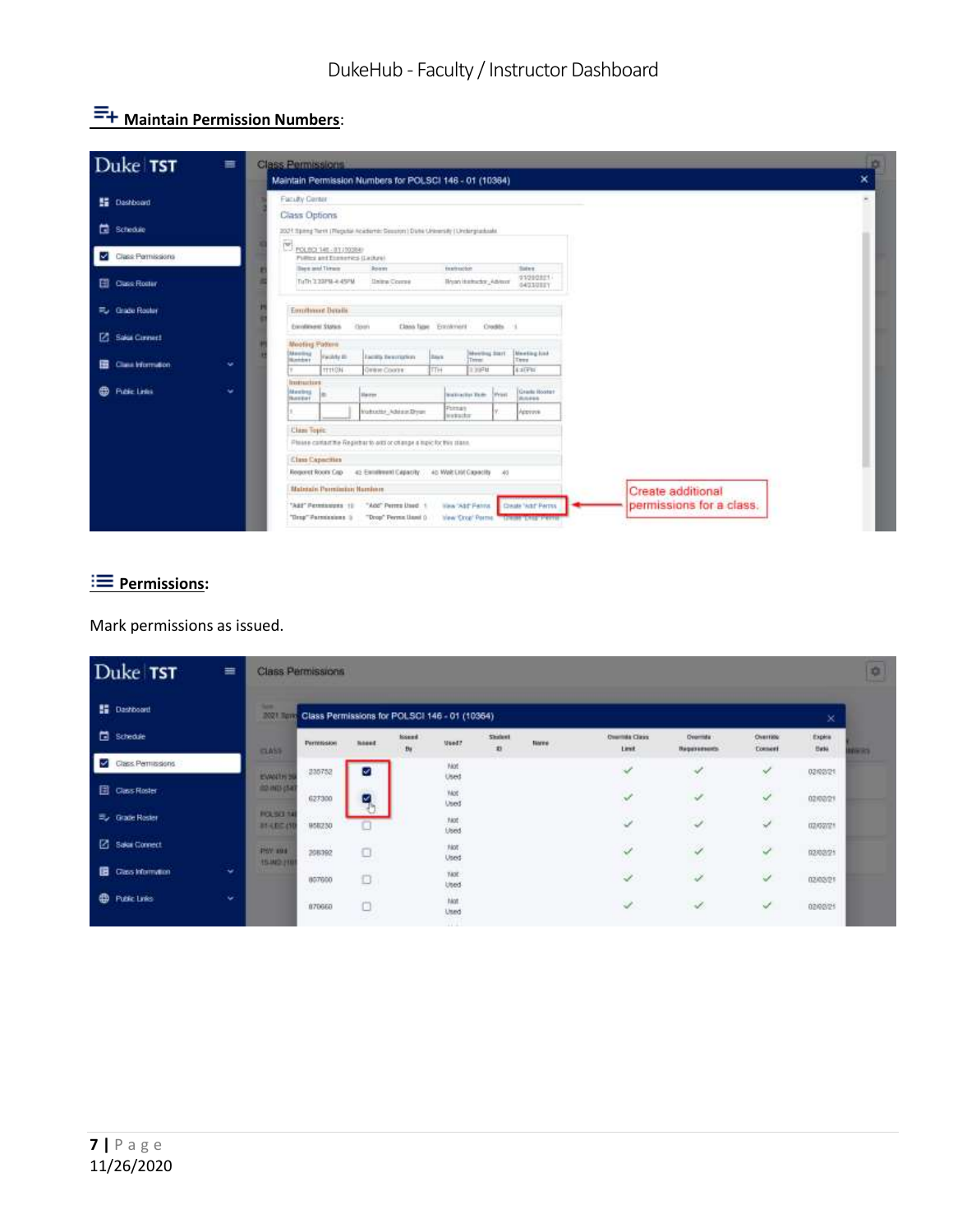Once a permission is used, it will display in this view as used and display the Student ID and Name of the student that utilized the permission.

|                                       |                              |                     | Class Permissions for BRAINSOC 396 - 08 (2460) |              |                                 |                                |                          |                     | ×                              |
|---------------------------------------|------------------------------|---------------------|------------------------------------------------|--------------|---------------------------------|--------------------------------|--------------------------|---------------------|--------------------------------|
| 22396239939<br>Permission<br>15042282 | Anni Maria<br>Issued<br>---- | <b>Issued</b><br>By | Used?                                          | Student<br>Ю | $+120$<br>Name<br><b>AVANTS</b> | <b>Override Class</b><br>Limit | Override<br>Requirements | Override<br>Consent | Expire<br>Date<br><b>ATTER</b> |
| 102816                                | استنا                        |                     | Used                                           |              |                                 | ✓                              | $\checkmark$             | √                   | expired                        |
| 114799                                |                              |                     | Used<br>marshi                                 |              |                                 | $\checkmark$                   | ✓                        | ✓                   | expired                        |
| 565362                                |                              |                     | Used                                           |              |                                 | $\checkmark$                   | $\checkmark$             | $\checkmark$        | expired                        |
| <b>CONTRACT</b><br>104558             | <b>CEM</b><br>2000<br>ÐЗ     |                     | Not<br>Used<br>65 C C C C                      |              |                                 | $\checkmark$                   | $\checkmark$             | $\checkmark$        | expired                        |
|                                       |                              |                     | <b>SALA</b>                                    |              |                                 |                                |                          |                     |                                |

# Class Roster

The Class Roster displays the classes you are instructing for a selected term. It displays the number of students enrolled in each class, provides the ability to view expanded class details, and has a View Students link to view your individual class rosters (student info).

| Duke TST               | $\equiv$ | Class Roster                                             |                            |                 | ÷                    |
|------------------------|----------|----------------------------------------------------------|----------------------------|-----------------|----------------------|
| <b>图 Dashboard</b>     |          | <b>See your</b><br>ŵ<br>2021 Spring Term                 |                            |                 |                      |
| <b>B</b> Schedule      |          | the company's the company's state of the<br><b>CLASS</b> | неконстин                  | (10001)(10)     |                      |
| Class Permissions      |          | EVANTH 393<br>02-IND (5475)                              | RESEARCH INDEPENDENT STUDY | $\mathbb{E}[a]$ | <b>View Shores</b>   |
| Class Roster           |          | POLSCI 14B                                               |                            |                 |                      |
| Eu Grade Roster        |          | 01-LEC (10384).                                          | POLITICS AND ECONOMICS     | $2 - 8$         | <b>View Students</b> |
| <b>2</b> Sakai Connect |          | PSY 494<br>15-940 (10112).                               | RESEARCH INDEPENDENT STUDY | $2 - 1$         | <b>View Students</b> |
| Class Information      | ÷        |                                                          |                            |                 |                      |
| <b>CD</b> Public Links | ÷        |                                                          |                            |                 |                      |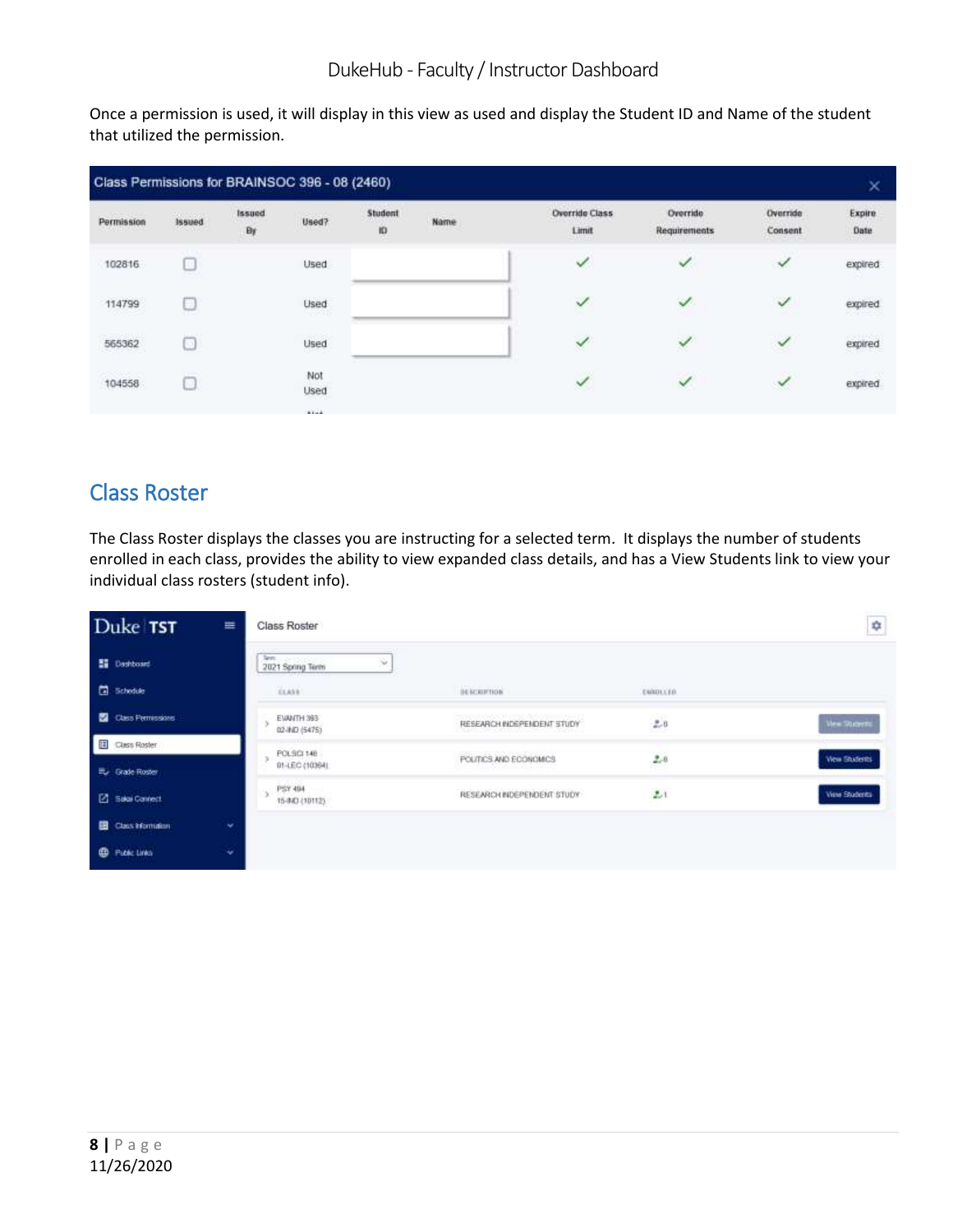Expanded class details. Once again, this is the same class details students will see when they are searching for classes, viewing their enrollments, etc.

| Duke TST                                                                                                                                                                                 | 畐       | POLSCI 146<br>u.<br>01-LEC (10364)                                                                                        | 2020년 2020년 전 2020년 2021<br>POLITICS AND ECONOMICS                                                                                                                                                                                                                                                                                                                                                                                                                                                                                                                                                                                                                             |                                                                                                                              | 2.8                                                                                                                                                             | <b>View Students</b> |
|------------------------------------------------------------------------------------------------------------------------------------------------------------------------------------------|---------|---------------------------------------------------------------------------------------------------------------------------|--------------------------------------------------------------------------------------------------------------------------------------------------------------------------------------------------------------------------------------------------------------------------------------------------------------------------------------------------------------------------------------------------------------------------------------------------------------------------------------------------------------------------------------------------------------------------------------------------------------------------------------------------------------------------------|------------------------------------------------------------------------------------------------------------------------------|-----------------------------------------------------------------------------------------------------------------------------------------------------------------|----------------------|
| <b>ED</b> Dashboard<br><b>El</b> Schedule<br><b>Class Permissons</b><br>雷<br>淇<br>Class Roster<br><b>E.</b> Grade Romer<br>Sakai Connect<br>Class information.<br>田<br>Public Links<br>⊕ | v.<br>٠ | WELLHEATION<br>Class Norther<br>Classic<br><b>Besident</b><br>Lists:<br><b>Disding</b><br>Dascription:<br>Class Athibutes | 10354<br>Undergraduate<br>Regular Academic Session<br>tunts<br>Graded<br>Politics is about chaices that affect the distribution of gams<br>and losses, and about societal and political conflicts.<br>surrounding them. Course analyzes how political and<br>economic forces shape: (1) Historical origins, such as the<br>industrial revolution, slavery, and the birth of the modern<br>welfare state; (2) Macro-economic policies, such as the<br>taxation of capital, public spending and debt, and (3).<br>Redistributive policies, such as welfare programs,<br>unemployment and health insurance, and the minimum<br>wage Instructor Stegmueler<br>(SS) Social Sciences | <b>TETAKS</b><br><b>Bulturbar</b><br>Dates<br>Meets:<br><b>Instruction Made</b><br>Room:<br>Campus<br>Lecidion<br>Components | Bryan matructor: Advisor<br>01/30/2021 - 04/23/2021<br>Tu Th 3:30pm - 4:45pm<br>Online<br><b>Online Course</b><br>Duke University<br>Online<br>Locture Required |                      |
|                                                                                                                                                                                          |         | <b>TEXTROOMS</b><br>Textbooks to be determined<br>ADDITIONAL LINES<br>Course Synopsis<br>Export Class Roster              |                                                                                                                                                                                                                                                                                                                                                                                                                                                                                                                                                                                                                                                                                | AVAILABLETY<br>Saber<br>Sauty Open:<br>Wat List Open:                                                                        | Open<br>34/45<br>40/40                                                                                                                                          |                      |

The are two areas we want to make special note of in the expanded class details view; Textbooks and Additional Links.

#### **Textbooks**:

Provides a list of the textbooks associated with a class and a link to the Duke Textbook Store.

#### **TEXTBOOKS**

- > AMERICA IS IN THE HEART | BULOSAN
- > OBASAN | KOGAWA
- > TROPIC OF ORANGE | YAMASHITA

**Duke Textbook Store**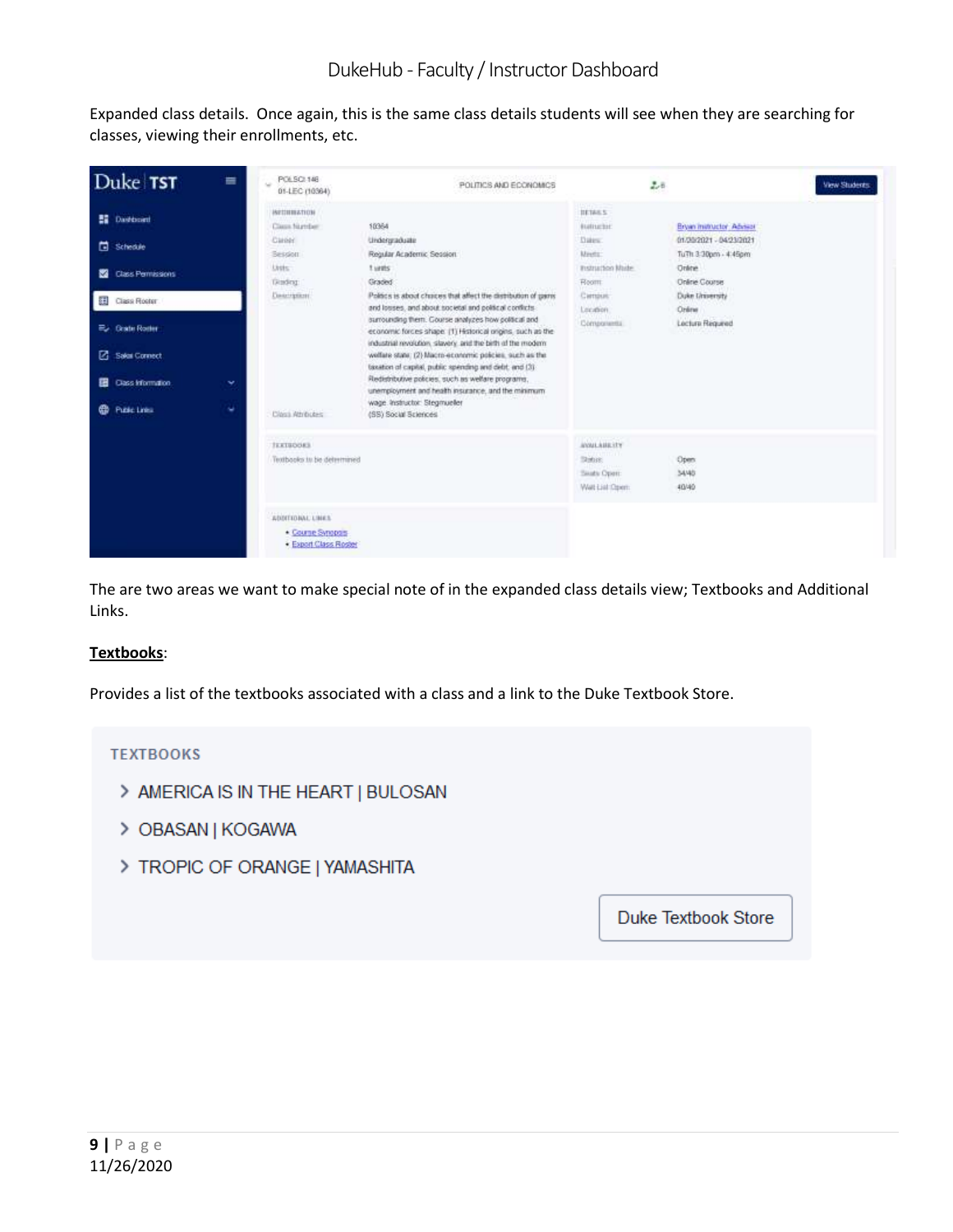#### **Additional Links**:

Varying reports and functionality are available through Additional Links. Current items…

#### **ADDITIONAL LINKS**

- Course Evaluation Counts Faculty Report
- Course Evaluation History
- Course Synopsis
- Export Class Roster

Course Evaluation Counts – Faculty Report - (If available) This is a report on all your classes for the selected term that have course evaluations assigned and provides enrollment and course eval start/completed/return rate information. The report opens in a new tab of your browser.

| c<br>$\Omega$<br>Ū<br>÷              | A https://tst.dukehub.duke.edu/psc/C5T5T01/view/pQzUdYIA8vB.vXBC8Lp6uSOhAvn 95 *** © ☆                                                                                               |                          |                |         |                              |       |  |
|--------------------------------------|--------------------------------------------------------------------------------------------------------------------------------------------------------------------------------------|--------------------------|----------------|---------|------------------------------|-------|--|
| 个业<br>$1$ of $1$                     |                                                                                                                                                                                      | Automatic Zoom<br>$\sim$ |                |         |                              |       |  |
| Instructor: Bryan Instructor_Advisor | Count of Evaluation Submissions by Class for 2019 Spring Term<br>The following report displays information on the evaluations of your 4 class(es). Counts are based on total student |                          |                |         |                              |       |  |
|                                      | enrollments, the number of students who started an evaluation, and the number of students who completed an                                                                           |                          |                |         |                              |       |  |
| evaluation.<br>Class                 | Title                                                                                                                                                                                | Enrolled*                | <b>Started</b> | Summary | <b>Completed Return Rate</b> |       |  |
| EVANTH 260 - 01 (3233)               | HUMAN COGNITIVE EVOLUTION                                                                                                                                                            | 133                      |                |         | 95                           | 71.4% |  |
| PSY 255 - 01 (3249)                  | HUMAN COGNITIVE EVOLUTION                                                                                                                                                            | 133                      |                |         | 95                           | 71.4% |  |
| EVANTH 561S - 01 (3247)              | EVOL COGNITION & SOCIETY                                                                                                                                                             | 18                       |                | 0       | 15                           | 83.3% |  |

Course Evaluation History – (If available) This is a link to the current Tableau reporting that is created based on student evaluations of a course.

Course Synopsis – If you are the instructor of the class, this is where you edit/update/publish your course synopsis. If you are not the instructor, it will open a view only version of the course synopsis. The course synopsis opens in a new tab of your browser.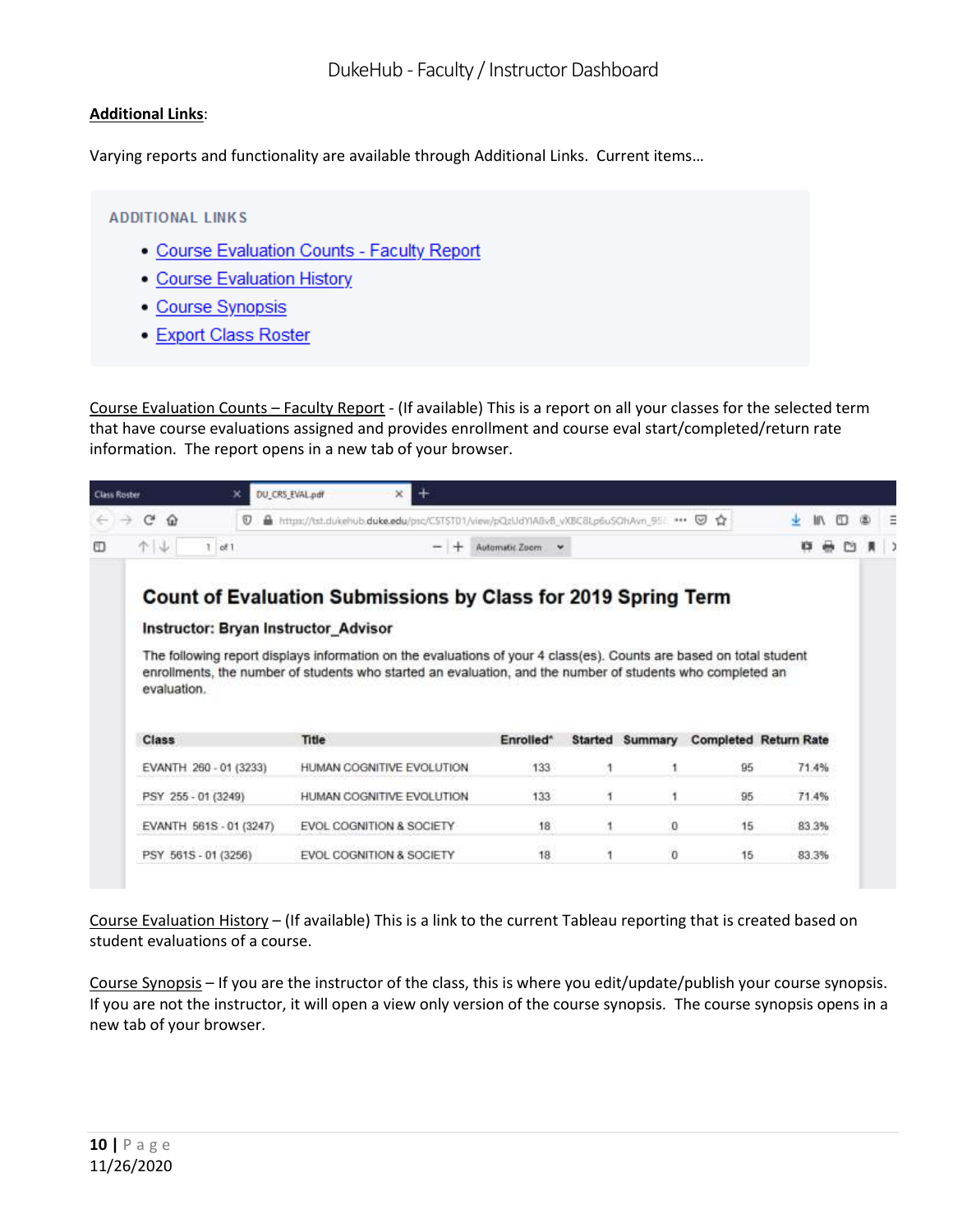| <b>Class Roster</b>                 | × | <b>Edit Synopsis</b> |                                                                              |
|-------------------------------------|---|----------------------|------------------------------------------------------------------------------|
| $)\rightarrow$ ල $\mathbf{\hat{o}}$ |   |                      | $\overline{\mathbb{O}}$   $\triangleq$ https://tst.dukehub.duke.edu/psc/CSTS |
| Enter/Edit Course Synopsis          |   |                      |                                                                              |
|                                     |   |                      |                                                                              |

2021 Spring Term | Regular Academic Session | Duke University | Undergraduate

| POLSCI 146 - 01 (10364)<br>Politics and Economics (Lecture) |               |                          |                            |
|-------------------------------------------------------------|---------------|--------------------------|----------------------------|
| Days and Times                                              | Room          | Instructor               | Dates                      |
| TuTh 3:30PM-4:45PM                                          | Online Course | Bryan Instructor Advisor | 01/20/2021 -<br>04/23/2021 |

#### Not Published

|                                                                                                                                                                                                                                                                                                                                                                             | <b>Course Information</b>                                                                                                                                                                                                                                                                                                                                                                                                                                                                                                                                                       | Close Window         |
|-----------------------------------------------------------------------------------------------------------------------------------------------------------------------------------------------------------------------------------------------------------------------------------------------------------------------------------------------------------------------------|---------------------------------------------------------------------------------------------------------------------------------------------------------------------------------------------------------------------------------------------------------------------------------------------------------------------------------------------------------------------------------------------------------------------------------------------------------------------------------------------------------------------------------------------------------------------------------|----------------------|
| The bulletin description and pre-requisites listed below reflect information that is in<br>the official course catalog of Duke University. If you believe this information should<br>be changed, please consult your department DUS or DGS about filing an official<br>course change form. [N.B., the instructor listed in the bulletin description may not be<br>current.] |                                                                                                                                                                                                                                                                                                                                                                                                                                                                                                                                                                                 |                      |
| <b>Bulletin description</b>                                                                                                                                                                                                                                                                                                                                                 | Politics is about choices that affect the distribution of gains<br>and losses, and about societal and political conflicts<br>surrounding them. Course analyzes how political and<br>economic forces shape: (1) Historical origins, such as the<br>industrial revolution, slavery, and the birth of the modern<br>welfare state; (2) Macro-economic policies, such as the<br>taxation of capital, public spending and debt; and (3)<br>Redistributive policies, such as welfare programs,<br>unemployment and health insurance, and the minimum<br>wage, Instructor: Stegmueller |                      |
| Pre-<br>requisites<br>enforced at<br>registration                                                                                                                                                                                                                                                                                                                           | None                                                                                                                                                                                                                                                                                                                                                                                                                                                                                                                                                                            |                      |
|                                                                                                                                                                                                                                                                                                                                                                             |                                                                                                                                                                                                                                                                                                                                                                                                                                                                                                                                                                                 |                      |
|                                                                                                                                                                                                                                                                                                                                                                             | All primary instructors will be included in synopsis. Use the "Display" checkbox to<br>control which other instructors will appear with the synopsis.                                                                                                                                                                                                                                                                                                                                                                                                                           |                      |
| <b>Course instructors</b><br>Name                                                                                                                                                                                                                                                                                                                                           | <b>Instructor Role</b><br><b>Display</b>                                                                                                                                                                                                                                                                                                                                                                                                                                                                                                                                        |                      |
| Bryan Instructor Advisor                                                                                                                                                                                                                                                                                                                                                    | Primary Instructor                                                                                                                                                                                                                                                                                                                                                                                                                                                                                                                                                              |                      |
|                                                                                                                                                                                                                                                                                                                                                                             | Synopsis of course content (Required)                                                                                                                                                                                                                                                                                                                                                                                                                                                                                                                                           | Save                 |
| from" button to the right.                                                                                                                                                                                                                                                                                                                                                  | To copy a currently or previously published synopsis into this class, click the "copy                                                                                                                                                                                                                                                                                                                                                                                                                                                                                           | Copy From<br>Preview |
| 疏<br>$\alpha$<br>靣<br>Ω                                                                                                                                                                                                                                                                                                                                                     | Œ.<br>$Q$ $\frac{b}{d}$<br>$\times$ h<br>G<br>$\Rightarrow$<br>منا ⊞                                                                                                                                                                                                                                                                                                                                                                                                                                                                                                            | Publish<br>Help      |
| Format                                                                                                                                                                                                                                                                                                                                                                      | Ι<br>U<br>s<br>В<br>Size *<br>Font                                                                                                                                                                                                                                                                                                                                                                                                                                                                                                                                              | Return               |
| 重.<br>호<br>E.<br>≡                                                                                                                                                                                                                                                                                                                                                          | 制퇴<br>$\frac{1}{2}$<br>M٠<br>$\left[ \begin{array}{c} \bullet \\ \bullet \end{array} \right]$                                                                                                                                                                                                                                                                                                                                                                                                                                                                                   |                      |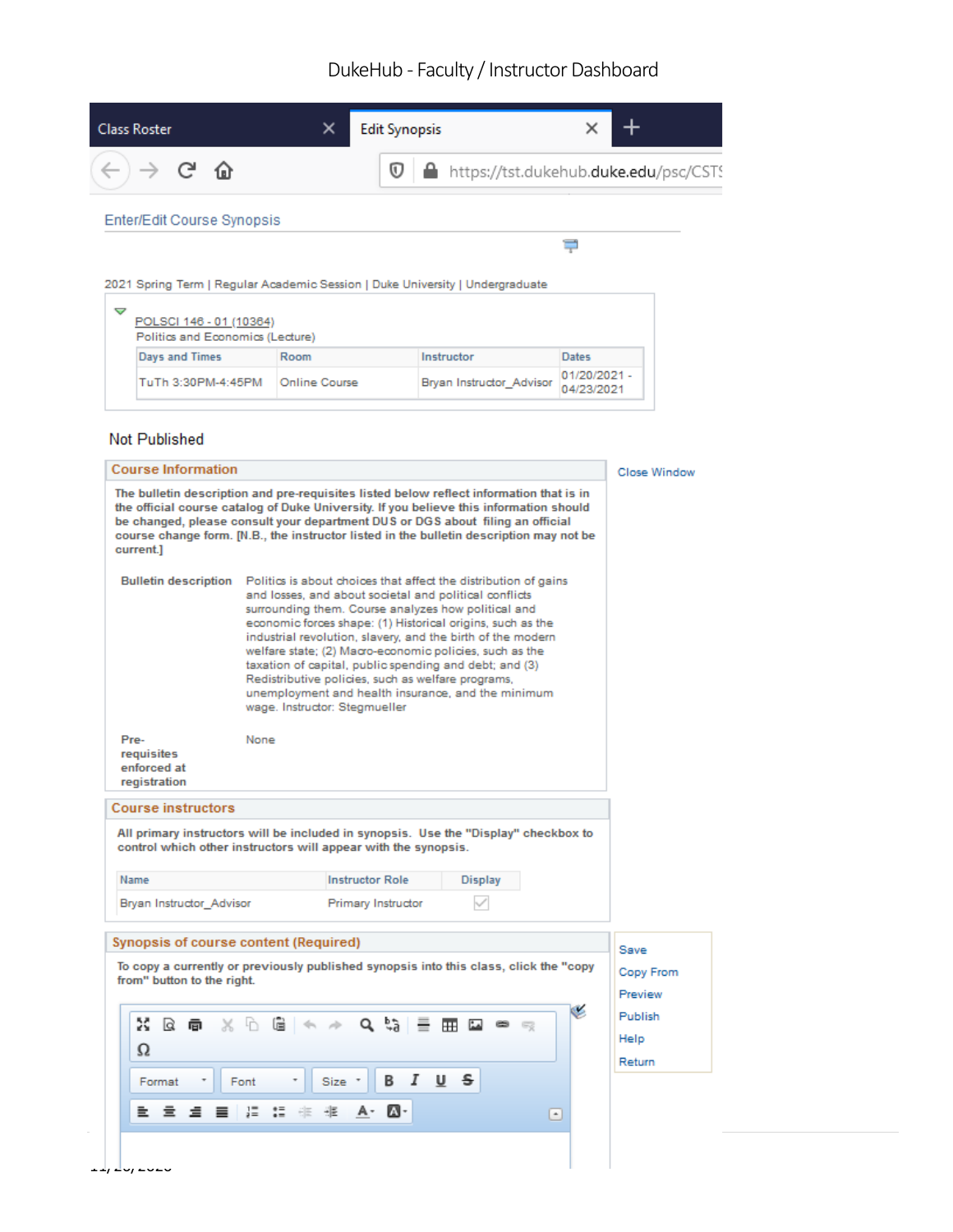Export Class Roster – This is a report that opens in Excel and provides information about the selected class and the students enrolled in the class: Names, IDs, email, expected grad term, academic plan info, the student's dean, etc.).

|                |             |                           |         |  |                   | <b>Moderal Station</b>  | Vice Service                        | <b>Husball Island</b>                     | Hudrol Lewer Lissa Level (his fault from Eng-Scale |                      |          | As left Plan 19  | <b>Bigd Plan 30 Street</b>              |  |
|----------------|-------------|---------------------------|---------|--|-------------------|-------------------------|-------------------------------------|-------------------------------------------|----------------------------------------------------|----------------------|----------|------------------|-----------------------------------------|--|
| POLICE         | <b>SALE</b> | FOLIVIER AND ECONOMICS    |         |  | <b>SECTION</b>    | GRAD, Winter            | Grad Fenderschmud Fan Drasile       |                                           |                                                    | Graduale 3011 kpmg   | $-1.024$ | <b>ATAA PHO-</b> | Decisibility at a differentiate (RG)    |  |
| DOMES- 1881    |             | VOLUTION AND ROOM CAREER  |         |  |                   | Chill Call House        | Grant Pershera lateral Pice Crawlik | Broarsady'see Hill are cute anti- \$35.07 |                                                    | Greenway CODS Spring |          |                  | U. OUTE-TWO - Exhibitions PHD           |  |
| $100010 - 140$ |             | CLINICS AND TOTALISATE 1  |         |  | <b>Services</b>   | Akademia IN URL EN      | legal Deal (Air Crayde)             | Desarrage said grant take are: 18.97.     |                                                    | Invelope Intichera   |          |                  | B.AGAD DAR Makers Extendingly ME. Block |  |
| P0101 ME       |             | <b>FILS AND ECONOMIST</b> |         |  | ---               | Whatford LAGES Analysis |                                     | Noneteedy search @ print make are: 3 KWV  |                                                    |                      |          |                  | -work at B. Prachology (RB)             |  |
| $P0101 - 140$  |             | VOLTICS AND DOINGMES !    | 120204- |  | <b>CONTRACTOR</b> | Museum LtGBQ Inc."      |                                     | Editor - dosi vidades condutivam editor   |                                                    | ayayanan Dilih Gunu- |          |                  |                                         |  |
| $20001 - 26$   |             | THE FRIT AND LODGEMENT    |         |  |                   | Numers (wart work)      | <b>GOMM</b>                         | DASA video and contractors and the        |                                                    | 1815 SEVAL           |          |                  | O-DEANT-RII ENOURINGY AND ISOSOBILIES   |  |

#### **View Students**:

Opens a page that displays information about the students enrolled in the selected class. If a class is cross-listed, the View Students page can be opened to only display a specific class/section or the entire cross-listed class.

| View Students ^                                            |                                   |                            |                                             |           |               |                    |                   |
|------------------------------------------------------------|-----------------------------------|----------------------------|---------------------------------------------|-----------|---------------|--------------------|-------------------|
| EVANTH 260                                                 |                                   |                            |                                             |           |               |                    |                   |
| Cross-listed Class                                         |                                   |                            |                                             |           |               |                    |                   |
| Duke TST<br>$\equiv$                                       | Class Roster > POLSCI 146 (10364) |                            |                                             |           |               |                    | ¢                 |
| <b>SE Dashboard</b>                                        | Titricia<br>All                   | v                          |                                             |           |               | ē                  | <b>E</b> Email At |
| Schedule                                                   |                                   |                            |                                             |           |               |                    |                   |
| Class Permissions                                          | STUDENT >                         | <b>HROGRAM</b>             | PLAN                                        | LEVEL     | 109476.       | <b>STATUS</b>      | O                 |
| Class Roster                                               | Student, GRAD, Winnie<br>e<br>ž.  | Grad - PhD-A&S             | Evolutionary Anthropology-PHD               | Graduate  | 1             | $2.$ Enroled       | a                 |
| E <sub>v</sub> Grade Roster                                | Student MED; Louis<br>Ą<br>o.     | Grad - PhD Med             | Pathology-PHD                               | Graduate  | \$            | $E$ Enrolled       | O                 |
| <b>Z</b> Sakai Connect<br>¥.<br><b>B</b> Class Information | Student_NURIS, Ed.<br>œ,          | Doctor of Nursing Practice | Adult-Gerontology.NP - DNP                  | Graduate  | $3^{\circ}$   | 2. Enclod          | o                 |
| v<br><b>CD</b> Putter Links                                | Student, UGRD, Amy                | Trinity College            | Psychology (AB) / Economics (WN) /  Benior  |           | 土厂            | 2. Enrolled        | o                 |
|                                                            | Student UGRD, Joe<br>P<br>s       | Trinity College            | Underlared                                  | Sophomore | $\mathcal{L}$ | 2. Enroled         | 0                 |
|                                                            | Student, UGRD, Suste<br><b>DA</b> | Trinity College            | Evolutionary Anthropology (BS) / Bio Servor |           | 1.            | <b>2.</b> Enrolled | $\Box$            |

The roster can be filtered by status (Enrolled (system default), All, Waitlisted, etc.).

| Status:<br><b>Enrolled</b> |  |
|----------------------------|--|
| Αll                        |  |
| Enrolled                   |  |
| Waitlisted                 |  |
| Dropped                    |  |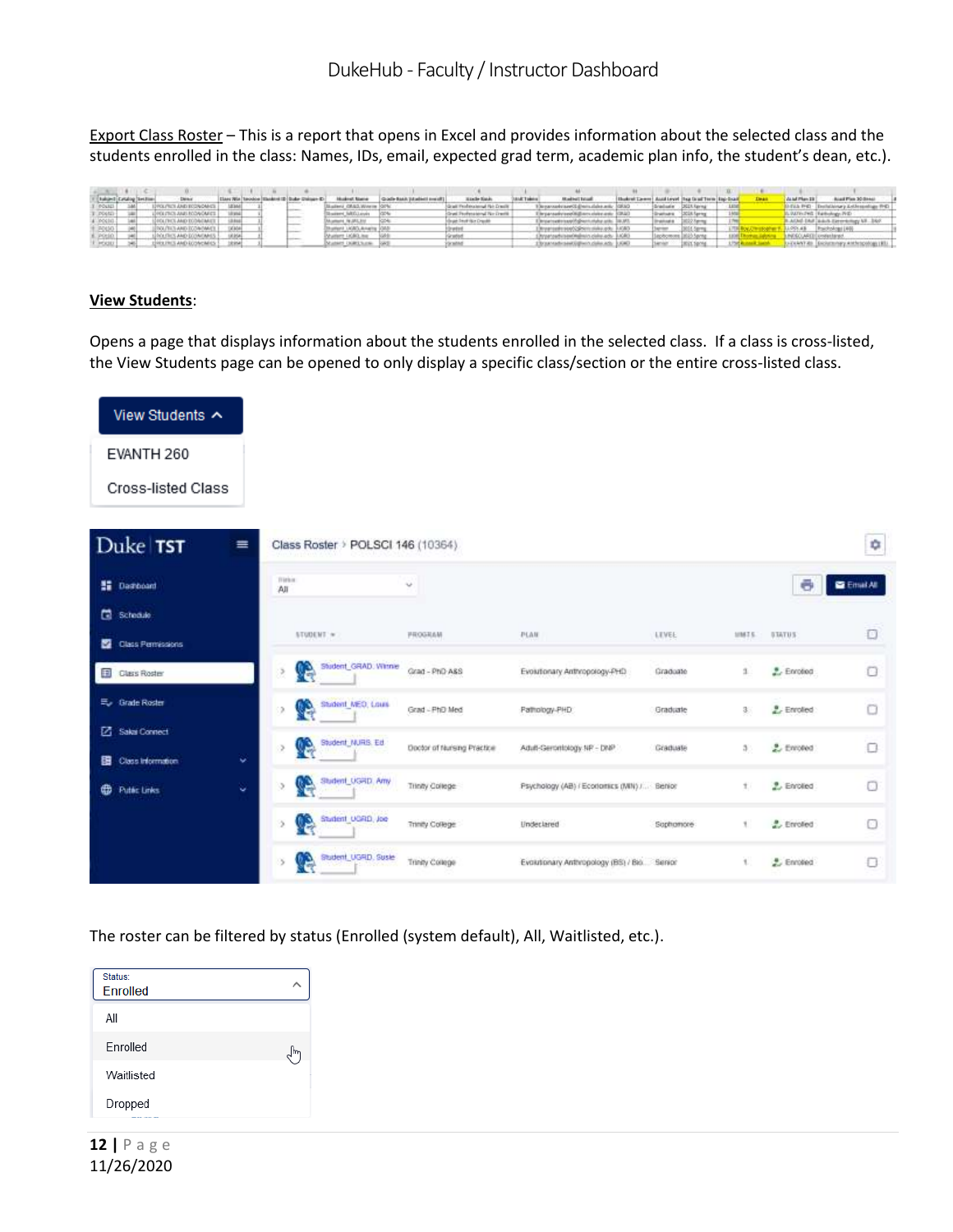The Class Roster can be printed; includes student pictures.



Emails can be sent to students individually, emailing a selected group, or emailing all students in the class. The email will open in your default email client to be sent.

Email an individual student by clicking on their name.



Email All.



Email a selected group.

| Duke TST                                             | $\equiv$ | Class Roster > POLSCI 146 (10364)                       |                                          |                                                            |                                         |               |                            | ₿                  |
|------------------------------------------------------|----------|---------------------------------------------------------|------------------------------------------|------------------------------------------------------------|-----------------------------------------|---------------|----------------------------|--------------------|
| <b>器 Dashboard</b>                                   |          | States.<br>AŁ<br>neo                                    |                                          |                                                            |                                         |               |                            | ë<br><b>BETHEA</b> |
| <b>图 Stheake</b>                                     |          | <b>CARDINAL</b>                                         |                                          | <b>SERVICE</b>                                             | n –                                     | <b>HHTC</b>   | 6888                       | A<br>Selected      |
| Class Permissions                                    |          | STEDENT =                                               | PROGRAM                                  | PLAN<br>maa                                                | 3.8481                                  | 1818/78<br>m  | STATUS                     | <b>Suite</b>       |
| Class Rosler                                         |          | Stadent GRAD Wenne<br>63.                               | Grad - PhD 465<br>1982 IAN 1980          | Eventoway Anthropology-PHD                                 | Graduate                                | $\rightarrow$ | 2.1 <sub>3</sub>           | α                  |
| <b>By Grade Roski</b>                                |          | <b>Student MED, Laure</b><br>m.<br><b>RE</b>            | Grad - PHD Med                           | Pathology-RC                                               | Graduate                                | $-3$          | L. Inched                  | v.                 |
| <b>Z</b> Baka Connect<br><b>EB</b> Class Internation | ÷        | Sladeri, N.RS. Ed-<br>œ.                                | <b>Uniter of Hursing Practice</b>        | Adult Derantstopy NP - ONP                                 | 1013057<br><b><i><u>Transis</u></i></b> | $3 -$         | 1/1/2000<br>2. Estoted     | O                  |
| <b>CD</b> Pablic Limits                              | ٠        | Sighted, DORD, Arty-<br><b>CONTACT</b><br>A.            | 1257.XXX<br>Trinfy College<br>: A WARD A | Psychology (AB) / Economica (MH) / Evolutionary An  Senior |                                         |               | $L$ Excelent<br>1010-11222 | V                  |
|                                                      |          | Stadent, UGRD, Jue<br>n a                               | Trinty College                           | Undeclared                                                 | Sophermane                              | м             | L familed                  | O                  |
|                                                      |          | Student, USAD, Texas<br><b>COMPANY</b><br>æ.<br>nasa at | Trusty College                           | Evaldorary Antropology (65) / Europy (MR) / Che. Series    |                                         |               | $L$ isnes:                 | O                  |

#### Grade Roster

The Grade Roster displays the classes you can grade for a selected term. Once a grade roster is created for your class(es), if you expand the class details, you will see a Mid-term (if available) and Final grade roster. Click View Details to enter grades for the selected class.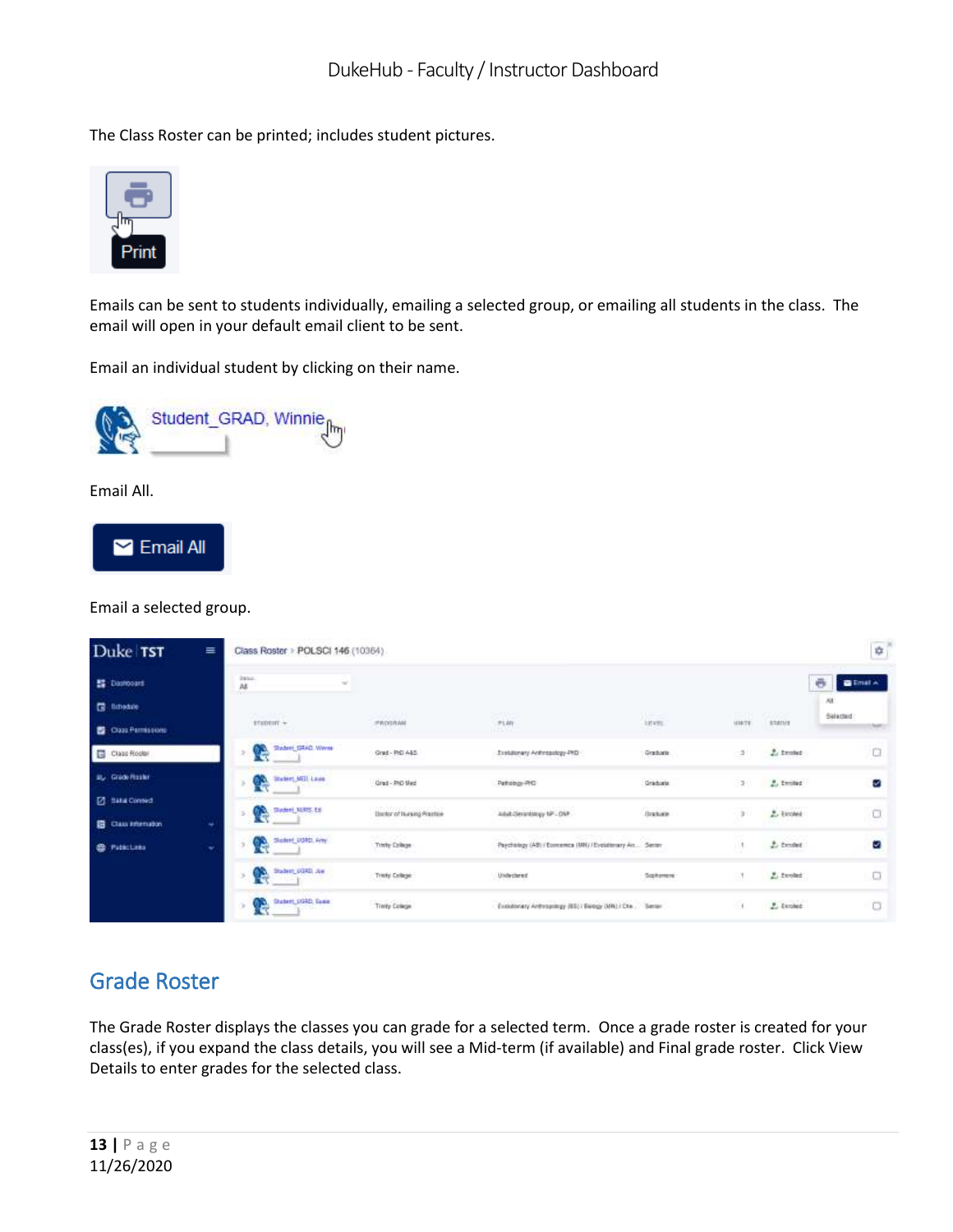| Duke TST                      | ≡<br>Grade Roster                   |                                                    |                           | ۰                   |
|-------------------------------|-------------------------------------|----------------------------------------------------|---------------------------|---------------------|
| <b>E Darrown</b>              | Term.<br>$\sim$<br>2021 Spring Term |                                                    |                           |                     |
| Schedule                      | CLASS                               | DESCRIPTION                                        | TOPAC,                    | ENROLLED            |
| <b>Class Permissions</b><br>≖ | POLSCI 146<br>w<br>01-LEC (10364)   | 이번 이 작은 동안 아이의 공장을 보이네요.<br>POLITICS AND ECONOMICS | $\sim$                    | 2.6                 |
| <b>El Class Roster</b>        | THIAL GRADE                         |                                                    | MID-TERM GNADE            |                     |
| ■ Grade Roster                | Status: All Orades Submitted        | <b>View Details</b>                                | Status Submission Pending | <b>View Details</b> |
| <b>2</b> Sakai Connect        |                                     |                                                    |                           |                     |

#### View Details.

|    | Duke TST<br>≡            | Grade Roster > POLSCI 146 (10364)    |                      |                                         | ₽                                    |
|----|--------------------------|--------------------------------------|----------------------|-----------------------------------------|--------------------------------------|
|    | <b>BE</b> Dashboard      | POLITICS AND ECONOMICS   Final Grade |                      | April at Times<br>Submission Pending    | Email At<br><b>Save</b><br>$\sim$    |
|    | Schedule                 | $$T4304417162 =$                     | GRAZING BASIS        | EXP GRAD TERRE                          | <b>GOSTER GRAIN</b>                  |
|    | Class Permissions        | Student, GRAD, Winnie<br>Q           | GPN.                 | 2023 Spring Term                        | Roster Orade<br>$\sim$               |
|    | <b>El Class Roster</b>   |                                      |                      |                                         |                                      |
|    | W Cirade Roster          | Student, MED, Louis<br>G             | GPN                  | 2026 Spring Term                        | Roster Grade<br>v                    |
|    | 2 Salai Connect          | Student_MJRS, Ed<br>G                | GPN                  | 2022 Spring Term                        | w<br>Roster Guide                    |
| 日. | Class Information<br>w.  | Student, UGRD, Amy                   | <b>COUNTY</b><br>GRO | 2021 Spring Term                        | Rister Grade<br>$\sim$               |
|    | <b>Public Links</b><br>÷ | Student UGRO, Joe<br>G               | GRO<br>-92           | 2023 Spring Term<br>1999년 XXX XXXX XXXX | $\mathcal{M}$<br><b>Roster Grade</b> |
|    |                          | Student_UGRD, Susie<br>q             | GRO                  | 2021 Spring Term                        | Roster Grade<br>v.                   |

#### You can view additional program/plan information for an individual student by expanding their details.

| $\checkmark$                             | Student UGRD, Amy<br>a matamatika katika katika k | GRD                                                                 | 2021 Spring Term | Roster Grade | $\sim$ |
|------------------------------------------|---------------------------------------------------|---------------------------------------------------------------------|------------------|--------------|--------|
| PROGRAM INFO                             |                                                   |                                                                     |                  |              |        |
| <b>FARISTIC FALL</b><br>Program<br>Plan: | <b>Trinity College</b>                            |                                                                     |                  |              |        |
|                                          |                                                   | Psychology (AB) / Economics (MIN) / Evolutionary Anthropology (AB2) |                  |              |        |

Emails can be sent to students individually or by emailing all students in the class. The email will open in your default email client to be sent.

Email an individual student by clicking on their name.



**14 |** P a g e 11/26/2020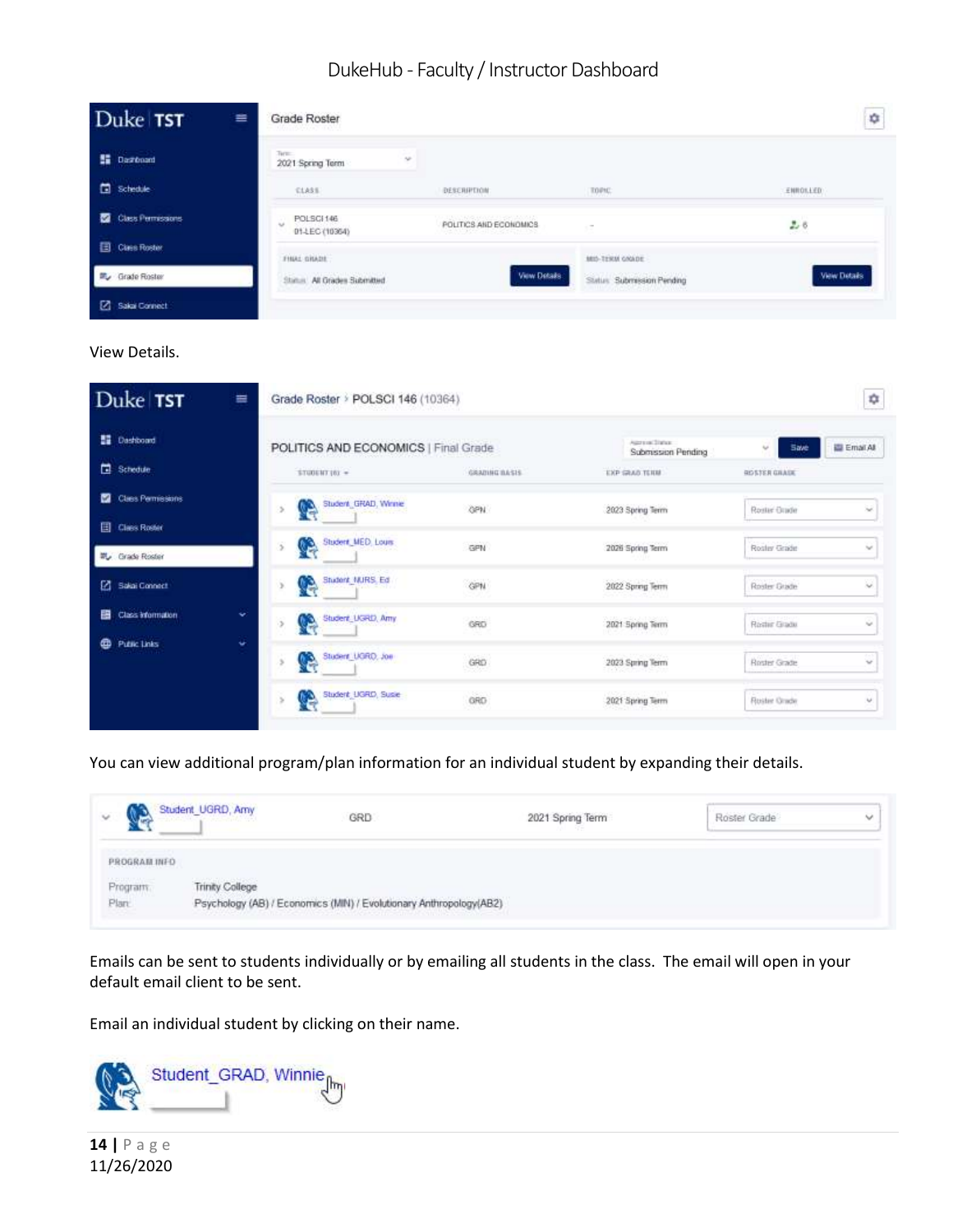#### Email All.



#### Enter grades. Make sure to click the Save button to retain your updates.

| Duke TST                                          | $\equiv$<br>Grade Roster > POLSCI 146 (10364) |                         |                                              | ¢                                                |
|---------------------------------------------------|-----------------------------------------------|-------------------------|----------------------------------------------|--------------------------------------------------|
| <b>SE</b> Dashboard                               | POLITICS AND ECONOMICS   Final Grade          |                         | <b>Righting Status</b><br>Submission Pending | El Emai At<br>Save<br>$\mathbf{r}_{\mathbf{r}'}$ |
| Schedule                                          | 17000NT (H) =                                 | GYLNDING BASES          | EXP GRAD TERM                                | HOSTER GRADE                                     |
| Class Permissions<br>o<br><b>Ell</b> Class Roster | Student_GRAD, Winnie<br>P                     | GPN                     | 2023 Spring Term                             | <b>Baker-Tirene</b><br>$\sim$<br>A.              |
| EL Grade Roster                                   | Student, MED, Louis<br>e.                     | GPN                     | 2026 Spring Term                             | Nasher Brazie<br>$\lambda_{\rm eff}$<br>$C+$     |
| Salai Connect                                     | Student, NURS, Ed.<br>CS.                     | GPN                     | Ξ                                            | <b>Government</b><br>$\mathcal{L}_{\mathcal{P}}$ |
| Class Information                                 | ÷.<br>Student, UGRD, Arry<br>P                | $-25.25$<br>GRD<br>-365 | 2021 Spring Term                             | A<br>Ä4                                          |
| <b>CD</b> Public Links                            | ÷<br>Student UGRD, Joe<br>œ,                  | 32220<br>GRD            | 2023 Spring Term<br>an akhal dag             | 胍<br>a)<br>ð                                     |
|                                                   | Student UGRD, Susie<br>Q                      | 222223<br>GRD<br>o San  | CHANNED CAST DOM NO.<br>2021 Spring Term     | B+<br>ğ,<br>52                                   |
|                                                   |                                               |                         |                                              | ç,<br>$\mathbb{C}^n$<br>c                        |

The grade roster can be sorted by any of the columns; i.e. sort by Exp Grad Term to find seniors that need grades entered promptly, sort by Roster Grade to find students that don't yet have a grade entered, etc.

| TUDENT (6)                    | <b>GRADING BASIS</b>      | EXP GRAD TERM - | ROSTEN GRADE                    |  |
|-------------------------------|---------------------------|-----------------|---------------------------------|--|
| <b>FRANK AND ANNUAL TRACK</b> | いこうしょうし ビット・スパン こうせいしょうせい |                 | <b>CARLO GREEN DE DE MINUTO</b> |  |
|                               |                           |                 |                                 |  |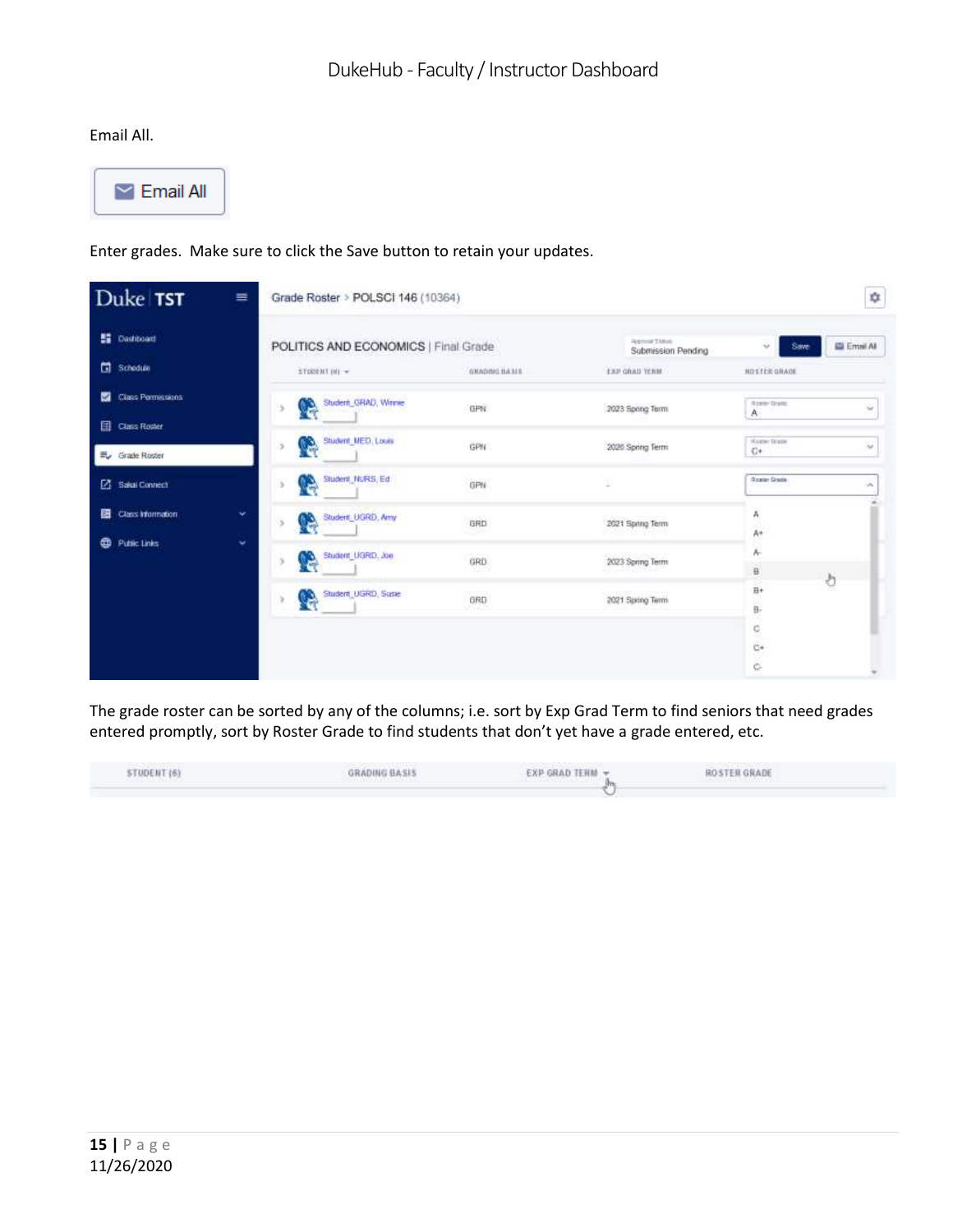Once all grades have been entered, change the Approval Status to All Grades Submitted, and click Save.

| Duke TST                        | ≡ | Grade Roster > POLSCI 146 (10364)    |                     |              |                                         |                        |             | ¢           |
|---------------------------------|---|--------------------------------------|---------------------|--------------|-----------------------------------------|------------------------|-------------|-------------|
| <b>SE Dastboard</b>             |   | POLITICS AND ECONOMICS   Final Grade |                     |              | Approved Station.<br>Submission Pending | ×                      | Save        | E Email All |
| Schoole                         |   | STUDENT (R) =                        | GYLADING BASES      | <b>EXP 4</b> | All Grades Submitted                    | ð                      | GILADE      |             |
| Class Permissions<br>o          |   |                                      |                     |              | Submission Pending:                     |                        |             |             |
|                                 |   | Student, GRAD, Winnie<br>R           | GPN                 | ÷            | Partially Submitted                     |                        | <b>FATE</b> | u           |
| <b>El Class Roster</b>          |   |                                      |                     |              |                                         |                        |             |             |
| $\Xi_{\checkmark}$ Grade Roster |   | Student, MED, Louis<br>e             | GPN.                | ä            |                                         | Router linets<br>C+    |             | ¥           |
| Z Saka Connect                  |   | Student, NURS, Ed.<br>B              | GPN                 | Β            |                                         | Roster Grade<br>B      |             | $\sim$      |
| Class Information<br>в          | ۰ | Student_UGRO, Arry<br>G              | GRD<br>562          | ä            |                                         | <b>Nosse Diam</b><br>B |             | $\sim$      |
| ⊕<br>Public Links               | ö |                                      |                     |              |                                         |                        |             |             |
|                                 |   | Student_UGRD, Jae<br>e               | $_{\rm 0RD}$        | $\sim$       |                                         | Roster Grade:<br>c     |             | $\sim$      |
|                                 |   | Student_UGRD, Suse<br>Q              | Service Book<br>GRD | $\sim$       |                                         | Rowler Guide<br>A÷     |             | v           |

# Sakai Connect

Sakai Connect allows users to import their grades from their Sakai grade roster into their DukeHub grade roster.

#### **Quick Guide for Grade Transfer**:

- 1. Select the Get Sakai ID icon for the appropriate course.
- 2. Click the Transfer Grades icon for the course to import grades from Sakai to the DukeHub grade roster.
- 3. Select the Grade Roster to review the transferred grades and enter any missing grades.
- 4. Submit the partial or final grade roster.
- 5. Review the Grading Status to confirm submission status.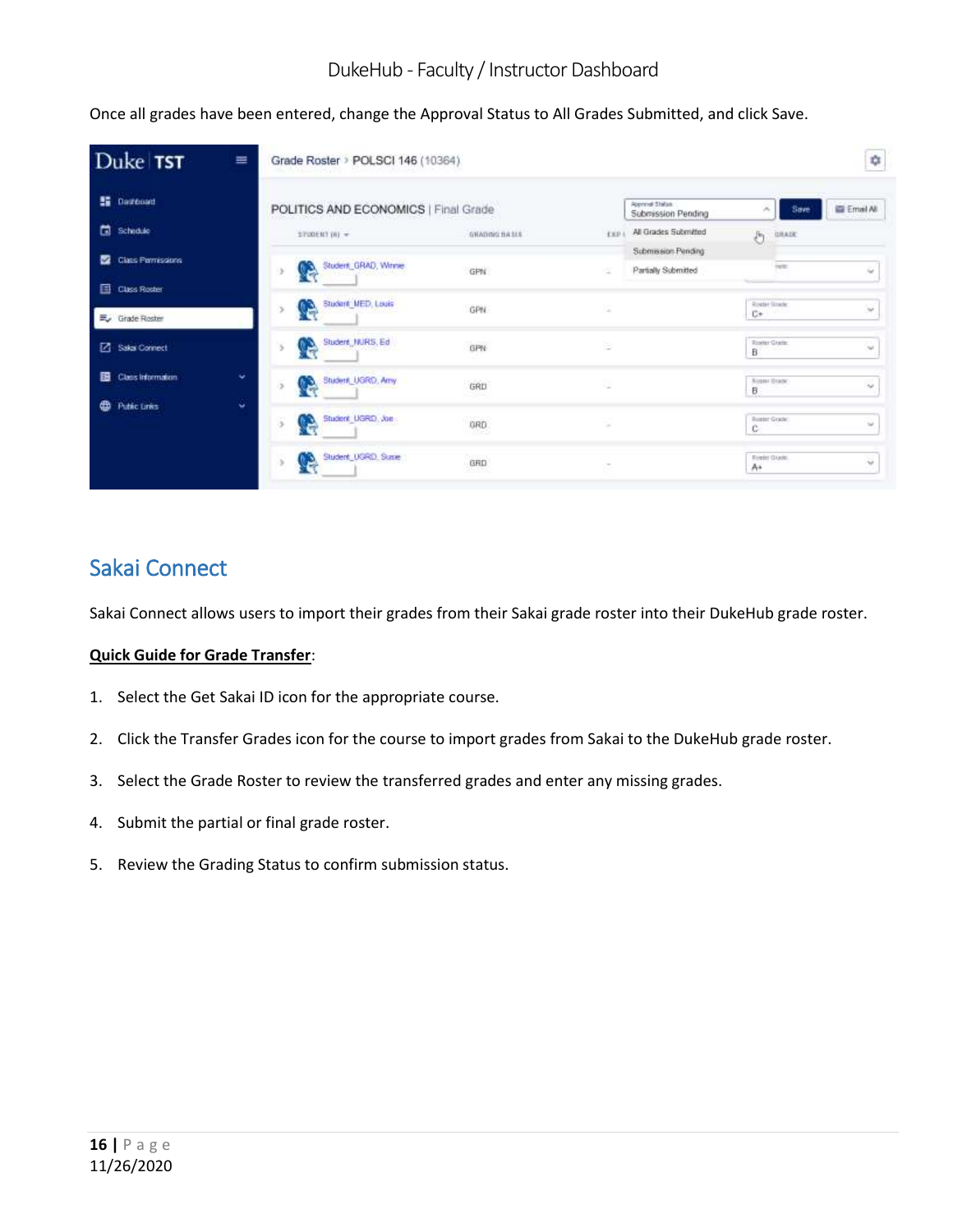| Duke TST<br>≡                             | Duke Sakai Connect           |                                               |                        |                |                                       |                                   | ø                               |
|-------------------------------------------|------------------------------|-----------------------------------------------|------------------------|----------------|---------------------------------------|-----------------------------------|---------------------------------|
| <b>E</b> Dashboard                        | Terre:<br>2021 Spring Term   | v                                             |                        |                |                                       |                                   | з<br>Grade Roster               |
| Schedule                                  | COURSE (CLASS 9)             | <b>CLASS TITLE</b>                            | GLT<br><b>SAKAI ID</b> | <b>SAKALID</b> | LINK TO<br>SAKAI                      | <b>TRANSFER</b><br>GRADES         | <b>GRADING</b><br><b>NEATUS</b> |
| Class Permissions                         | EVANTH 395<br>02-IND (5475). | <b>RESEARCH</b><br>INDEPENDENT STUDY<br>(IND) | e                      |                | Sakai                                 | $\overrightarrow{ }$              |                                 |
| <b>El</b> Class Roster<br>E. Grade Roster | POLSCI 146<br>01-LEC (10364) | POLITICS AND<br>ECONOMICS (LEC)               | 1 <sub>c</sub>         |                | Sakai                                 | $\overline{[2]} \rightleftarrows$ | Pending                         |
| Sakai Connect                             | PSY 494<br>15-IND (10112)    | RESEARCH<br>INDEPENDENT STUDY                 | $\mathbf{G}$           |                | Sakai                                 | н                                 |                                 |
| Class Information<br>w                    |                              | (IND)                                         |                        |                |                                       |                                   |                                 |
|                                           |                              |                                               |                        |                |                                       |                                   |                                 |
| Duke TST<br>亖                             |                              | Grade Roster > POLSCI 146 (10364)             |                        |                |                                       |                                   | ¢                               |
| <b>E</b> Dastboard                        |                              | POLITICS AND ECONOMICS   Final Grade          |                        | $\overline{4}$ | Approval Distus<br>Submission Pending | $\mathcal{O}_\mathcal{K}$         | El Emat All<br><b>Save</b>      |
| <b>El</b> Schedule                        | STUDENT (6) =                |                                               | GRADING BASIS          | EXP I          | All Grades Submitted                  | b,                                | <b>BRADE</b>                    |
| Class Permissions                         |                              | Student: GRAD, Winnie                         |                        |                | Submission Pending                    |                                   | 1978                            |
| Class Roster                              | Ø.                           |                                               | GPN                    | 2023           | Partially Submitted                   |                                   | w                               |
| E <sub>r</sub> Orade Roster               | G<br>ъ                       | Student MED, Louis                            | GPN                    |                | 2026 Spring Term                      | Roster Grade<br>C+                | w.                              |

# Class Information - Class Searches

The class searches have been updated. Note, the class searches within Class Information are the exact same class searches students, staff, public users, etc. will be utilizing when searching for classes offered at Duke.

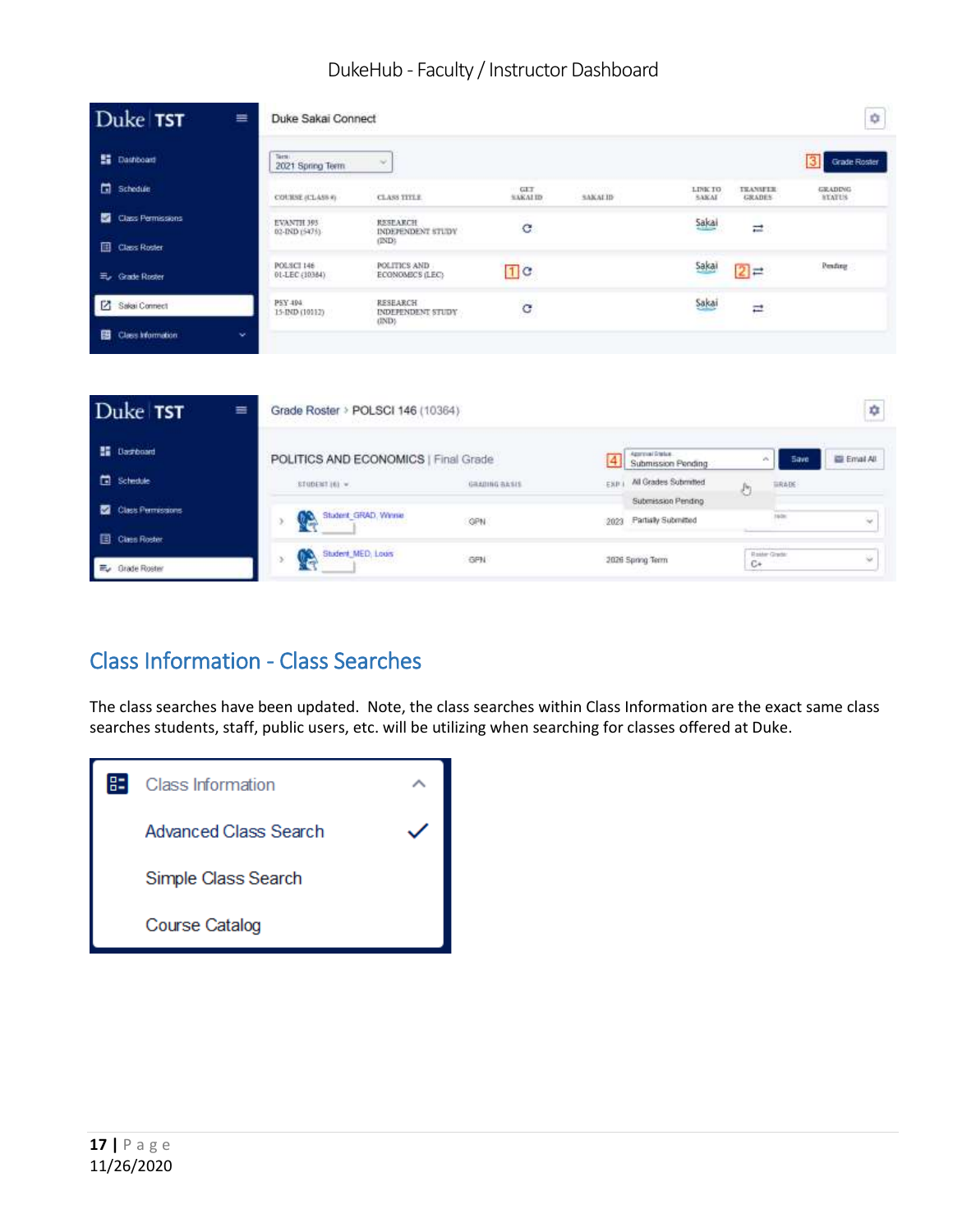#### **Advanced Class Search**:

The Advanced Class Search allows you to search by varying criteria; course career, subject, catalog #, class number, start/end time, days of the week, course attributes (Modes of Inquiry, Areas of Knowledge), etc.

|   | Duke TST                    | ≡                           | Advanced Class Search                                                                  |        |                              |            |                                         |              |          |        |                  | ٠ |
|---|-----------------------------|-----------------------------|----------------------------------------------------------------------------------------|--------|------------------------------|------------|-----------------------------------------|--------------|----------|--------|------------------|---|
|   | <b>Ed</b> Dashboard         |                             | Select all the required (*) search criteria and at least 1 additional search criteria. |        |                              |            |                                         |              |          |        |                  |   |
|   | Schedule                    |                             | Telect.<br>2021 Spring Term                                                            | $\sim$ | AlmOCannet:<br>Undergraduate | $\sim$     | Sobject.<br>$30 - 50$<br>AAAS - African | Catalog #    | Session  | $\sim$ | Chica fauritier  | 對 |
|   |                             |                             | <b>Start Time</b>                                                                      | $\sim$ | End Time                     | $\omega$   | Days<br>$\sim$                          | Campus<br>w. | Location | w      | Instruction Mode | w |
|   | <b>Class Permissions</b>    |                             | Course Attribute<br>1.58                                                               |        | Course AthRote<br>$\sim$     | <b>ISS</b> | Instructor Last Name                    | Units<br>ii  | Keyword  |        | More Filters     |   |
|   | Class Roster                |                             | Search                                                                                 |        | Reset Fiters                 |            |                                         |              |          |        |                  |   |
|   | E <sub>v</sub> Grade Roster |                             | Show Open Classes Only                                                                 |        |                              |            |                                         |              |          |        |                  |   |
|   | Saka Connect                |                             |                                                                                        |        |                              |            |                                         |              |          |        |                  |   |
| 黚 | Class Information           | $\mathcal{M}_{\mathrm{in}}$ |                                                                                        |        |                              |            |                                         |              |          |        |                  |   |
|   | Advanced Class Search       | Ï<br>- 1                    |                                                                                        |        |                              |            |                                         |              |          |        |                  |   |
|   | Simple Class Search         |                             |                                                                                        |        |                              |            |                                         |              |          |        |                  |   |
|   | Course Catalog              |                             |                                                                                        |        |                              |            |                                         |              |          |        |                  |   |
| ⊕ | <b>Public Links</b>         | ŵ.                          |                                                                                        |        |                              |            | Select search criteria to view classes. |              |          |        |                  |   |

#### **Simple Class Search**:

The Simple Class Search works similarly to the previous alphabetical class search. Allowing you to select a subject from a drop down alphabetically.